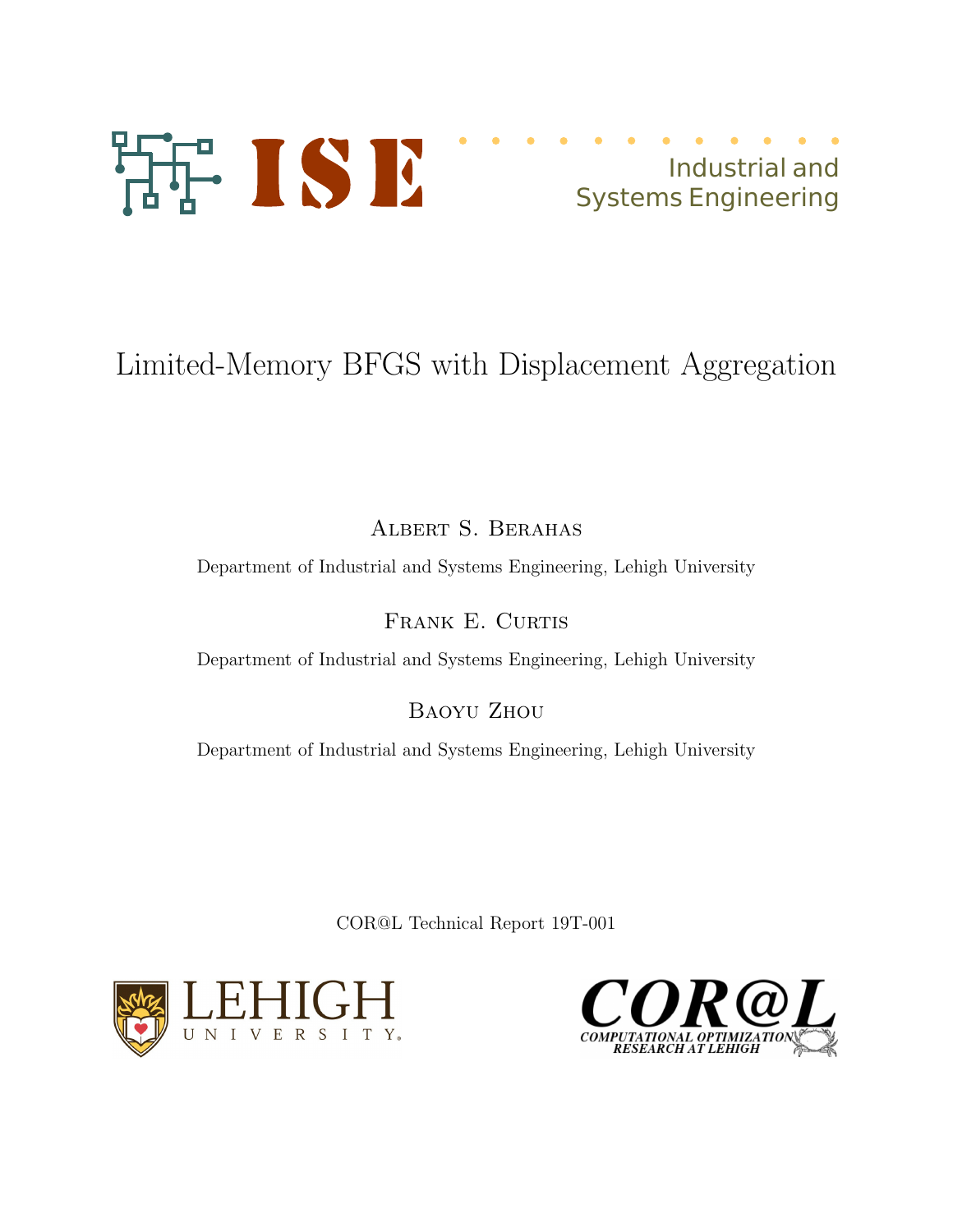## Limited-Memory BFGS with Displacement Aggregation

ALBERT S. BERAHAS<sup>\*1</sup>, FRANK E. CURTIS<sup>†2</sup>, AND BAOYU ZHOU<sup>‡3</sup>

<sup>1</sup>Department of Industrial and Systems Engineering, Lehigh University <sup>2</sup>Department of Industrial and Systems Engineering, Lehigh University <sup>3</sup>Department of Industrial and Systems Engineering, Lehigh University

March 8, 2019

#### Abstract

A displacement aggregation strategy is proposed for the curvature pairs stored in a limited-memory BFGS method such that the resulting (inverse) Hessian approximations are equal to those that would be derived from a full-memory BFGS method. This means that, if a sufficiently large number of pairs are stored, then an optimization algorithm employing the limited-memory method can achieve the same theoretical convergence properties as when full-memory (inverse) Hessian approximations are stored and employed, such as a local superlinear rate of convergence under assumptions that are common for attaining such guarantees. To the best of our knowledge, this is the first work in which a local superlinear convergence rate guarantee is offered by a quasi-Newton scheme that does not either store all curvature pairs throughout the entire run of the optimization algorithm or store an explicit (inverse) Hessian approximation.

## <span id="page-1-0"></span>1 Introduction

Quasi-Newton methods—in which one computes search directions using (inverse) Hessian approximations that are set using iterate and gradient displacement information from one iteration to the next—represent some of the most effective algorithms for minimizing nonlinear objective functions. The main advantages of such methods can be understood by contrasting their computational costs, storage requirements, and convergence behavior with those of steepest descent and Newton methods. Steepest descent methods require only first-order derivative (i.e., gradient) information, but only achieve a local linear rate of convergence. Newton's method can achieve a faster (namely, quadratic) rate of local convergence, but at the added cost of forming and factoring second-order derivative (i.e., Hessian) matrices. Quasi-Newton methods lie between the aforementioned methods; they only require gradient information, yet by updating and employing (inverse) Hessian approximations they are able to achieve a local superlinear rate of convergence. For many applications, the balance between cost/storage requirements and convergence rate offered by quasi-Newton methods makes them the most effective.

Davidon is credited as being the inventor of quasi-Newton methods [\[13\]](#page-22-0). For further information on their theoretical properties, typically when coupled with line search mechanisms to ensure convergence, see, e.g., [\[5,](#page-21-0) [7,](#page-22-1) [14,](#page-22-2) [15,](#page-22-3) [26,](#page-23-0) [27,](#page-23-1) [28,](#page-23-2) [29,](#page-23-3) [30\]](#page-23-4). Within the class of quasi-Newton methods, algorithms that employ Broyden–Fletcher–Goldfarb–Shanno (BFGS) approximations of (inverse) Hessian matrices have enjoyed particular success; see [\[4,](#page-21-1) [16,](#page-22-4) [18,](#page-22-5) [33\]](#page-23-5). This is true when minimizing smooth objectives, as is the focus in the

<sup>∗</sup>E-mail: albertberahas@gmail.com

<sup>†</sup>E-mail: frank.e.curtis@gmail.com

<sup>‡</sup>E-mail: baoyu.zhou@lehigh.edu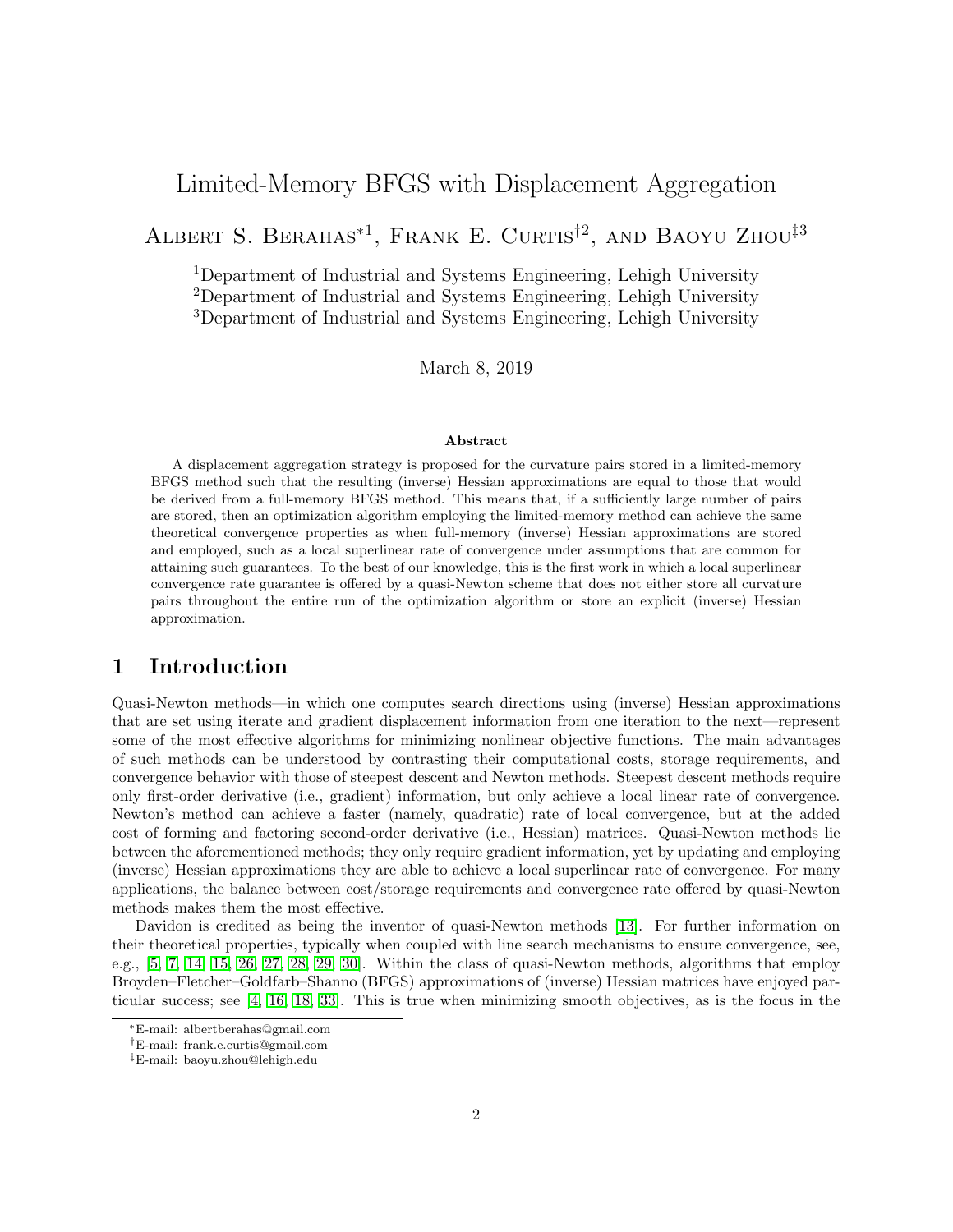aforementioned references, but also when minimizing nonsmooth [\[3,](#page-21-2) [10,](#page-22-6) [11,](#page-22-7) [20,](#page-22-8) [22,](#page-22-9) [23,](#page-22-10) [34\]](#page-23-6) or stochastic [\[1,](#page-21-3) [8,](#page-22-11) [9,](#page-22-12) [19,](#page-22-13) [21,](#page-22-14) [24,](#page-22-15) [32,](#page-23-7) [35\]](#page-23-8) functions.

For solving large-scale problems, i.e., for minimizing objective functions involving thousands or millions of variables, limited-memory variants of quasi-Newton methods, such as the limited-memory variant of BFGS [\[25\]](#page-22-16) (known as L-BFGS), have been successful for various applications. The main benefit of a limited-memory scheme is that one need not store the often-dense (inverse) Hessian approximation; rather, one need only store a few pairs of vectors, known as curvature pairs, with dimension equal to the number of variables. That said, one disadvantage of contemporary limited-memory methods is that they do not enjoy the local superlinear convergence rate properties achieved by full-memory schemes. Moreover, one does not know a priori what number of pairs should be maintained to attain good performance when solving a particular problem. Recent work [\[2\]](#page-21-4) has attempted to develop an adaptive limited-memory method in which the number of stored curvature pairs is updated dynamically within the algorithm. However, while this approach has led to some improved empirical performance, it has not been coupled with any strengthened theoretical guarantees.

We are motivated by the following question: Is it possible to design an *adaptive* limited-memory BFGS scheme that stores/employs only a *moderate number* of curvature pairs, yet in certain situations can achieve the same theoretical convergence rate guarantees as a full-memory BFGS scheme (such as a local superlinear rate of convergence)? We have not yet answered this question to the fullest extent possible. That said, in this paper, we do answer the following question, which we believe is a significant first step: Is it possible to develop a *limited-memory-type*<sup>[1](#page-2-0)</sup> BFGS scheme that behaves *exactly* as a full-memory BFGS scheme—in the sense that the sequence of (inverse) Hessian approximations from the full-memory scheme is represented through stored curvature pairs—while storing only a number of curvature pairs not exceeding the dimension of the problem? We answer this question in the affirmative by showing how one can use *displacement aggregation* such that curvature pairs computed by the algorithm may be modified adaptively in order to capture the information that would be stored in a full-memory BFGS (inverse) Hessian approximation.

We remark at the outset that the strategy proposed in this paper might not immediately offer practical advantages over full-memory or limited-memory schemes already in the literature. Indeed, to attain full theoretical benefits, one might have to store a number of curvature pairs up to the number of variables in the minimization problem, in which case the storage requirements and computational costs of our strategy might exceed those of a full-memory BFGS method. That said, we contend that our displacement aggregation strategy and corresponding theoretical results establish a solid foundation upon which one may design practically efficient approaches. Accordingly, we discuss how our approach can be implemented as efficiently as possible, and in our concluding remarks we outline alternative adaptive limited-memory BFGS schemes that, like other efficient limited-memory schemes, maintain only a relatively small number of pairs—that might be built upon our strategy. For such adaptive schemes, we argue that one would be able to maintain more history in the same number of curvature pairs than in previously proposed limited-memory methods. Our concluding remarks also include discussions of how our approach can be extended to Davidon-Fletcher-Powell (DFP) quasi-Newton updating [\[13\]](#page-22-0), and the opportunities and challenges of extending it to the entire Broyden class of updates [\[15\]](#page-22-3).

## 1.1 Contributions

We propose and analyze a *displacement aggregation* strategy for modifying the displacement pairs stored in a limited-memory BFGS (i.e., L-BFGS) scheme such that the resulting method behaves equivalently to fullmemory BFGS. In particular, we show that if a stored iterate displacement vector lies in the span of the other stored iterate displacement vectors, then the gradient displacement vectors can be modified in such a manner that the same (inverse) Hessian approximation can be generated using the modified pairs with one pair (i.e, the one corresponding to the iterate displacement vector that is in the span of the others) being ignored. In this manner, one can iteratively *throw out* stored pairs and maintain at most a number of pairs equal to

<span id="page-2-0"></span> $1_{\rm By\ limited\text{-}memory-type}$  BFGS algorithm, we mean one that stores/employs a finite set of curvature pairs rather than an explicit (inverse) Hessian approximation.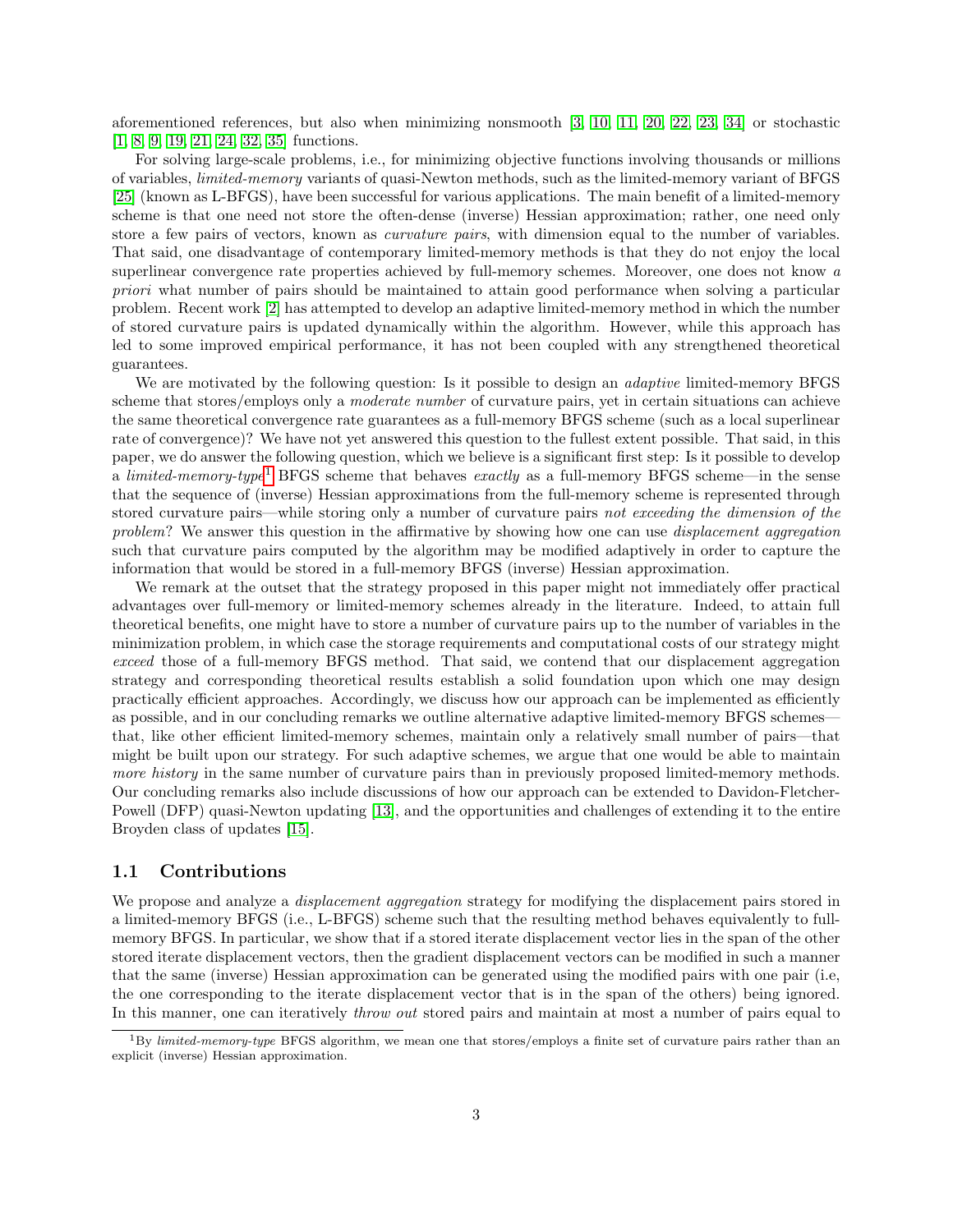the dimension of the problem while generating the same sequence of (inverse) Hessian approximations that would have been generated in a full-memory BFGS scheme. Employed within a minimization algorithm, this leads to an adaptive limited-memory BFGS scheme—for which the number of stored pairs need never be more than the dimension of the problem—that has the same convergence behavior as full-memory BFGS; e.g., it can achieve a local superlinear rate of convergence. To the best of our knowledge, this is the first work in which a local superlinear convergence rate guarantee is provided for a limited-memory-type quasi-Newton algorithm. We refer to our proposed "aggregated BFGS" scheme as Agg-BFGS.

#### 1.2 Notation

Let R denote the set of real numbers (i.e., scalars), let  $\mathbb{R}_{\geq 0}$  (resp.,  $\mathbb{R}_{>0}$ ) denote the set of nonnegative (resp., positive) real numbers, let  $\mathbb{R}^n$  denote the set of *n*-dimensional real vectors, and let  $\mathbb{R}^{m \times n}$  denote the set of m-by-n-dimensional real matrices. Let  $\mathbb{S}^n$  denote the symmetric elements of  $\mathbb{R}^{n \times n}$ . Let  $\mathbb{N} := \{0, 1, 2, \dots\}$ denote the set of natural numbers. Let  $\|\cdot\| := \|\cdot\|_2$ .

We motivate our proposed scheme in the context of solving

<span id="page-3-0"></span>
$$
\min_{x \in \mathbb{R}^n} f(x),\tag{1}
$$

where  $f : \mathbb{R}^n \to \mathbb{R}$  is continuously differentiable. Corresponding to derivatives of f, we also define the gradient function  $g: \mathbb{R}^n \to \mathbb{R}^n$  and Hessian function  $H: \mathbb{R}^n \to \mathbb{S}^n$ . In terms of an algorithm for solving problem [\(1\)](#page-3-0), we append a natural number as a subscript for a quantity to denote its value during each iteration of the algorithm; e.g., for each iteration number  $k \in \mathbb{N}$ , we denote  $f_k := f(x_k)$ . That said, when discussing BFGS updating for the (inverse) Hessian approximations employed within an algorithm, we often simplify notation by referring to a generic set of curvature pairs that may or may not come from consecutive iterations within the optimization algorithm. In such settings, we clarify our notation at the start of each discussion.

## 1.3 Organization

In §[2,](#page-3-1) we provide background on BFGS updating. In §[3,](#page-6-0) we motivate, present, and analyze our displacement aggregation approach, referred to as Agg-BFGS. The results of numerical experiments with Agg-BFGS are provided in §[4,](#page-19-0) where our main goal is to demonstrate that the approach can be used in practice to accurately represent the BFGS inverse Hessian approximations that would result from a full-memory BFGS approach. Concluding remarks are given in §[5.](#page-20-0)

## <span id="page-3-1"></span>2 Background on BFGS

The main idea of BFGS updating can be described as follows. Let the kth iterate generated by an optimization algorithm be denoted as  $x_k$ . After an iterate displacement (or step)  $s_k$  has been computed, one sets the subsequent iterate as  $x_{k+1} \leftarrow x_k + s_k$ . Then, in order to determine the subsequent step  $s_{k+1}$ , one uses the minimizer of the quadratic model  $m_{k+1} : \mathbb{R}^n \to \mathbb{R}$  given by

$$
d_{k+1} \leftarrow \arg\min_{d \in \mathbb{R}^n} m_{k+1}(d)
$$
, where  $m_{k+1}(d) = f_{k+1} + g_{k+1}^T d + \frac{1}{2}d^T M_{k+1} d$ 

and  $M_{k+1} \in \mathbb{R}^{n \times n}$  is a Hessian approximation. In a line search approach, for example, one computes  $d_{k+1}$ by minimizing  $m_{k+1}$ , then computes  $s_{k+1} \leftarrow \alpha_{k+1} d_{k+1} = -\alpha_{k+1} M_{k+1}^{-1} g_{k+1}$ , where  $\alpha_{k+1}$  is chosen by a line search for f from  $x_{k+1}$  along  $d_{k+1}$ . With  $f_{k+1}$  and  $g_{k+1}$  determined by function and gradient evaluations at  $x_{k+1}$ , respectively, all that remains toward specifying the model  $m_{k+1}$  is to choose  $M_{k+1}$ . In a quasi-Newton method [\[13\]](#page-22-0), one chooses  $M_{k+1}$  such that it is symmetric—i.e., like the exact Hessian  $H_{k+1}$ , it is an element of  $\mathbb{S}^n$ —and satisfies the *secant equation* 

$$
M_{k+1}s_k = g_{k+1} - g_k =: y_k. \tag{2}
$$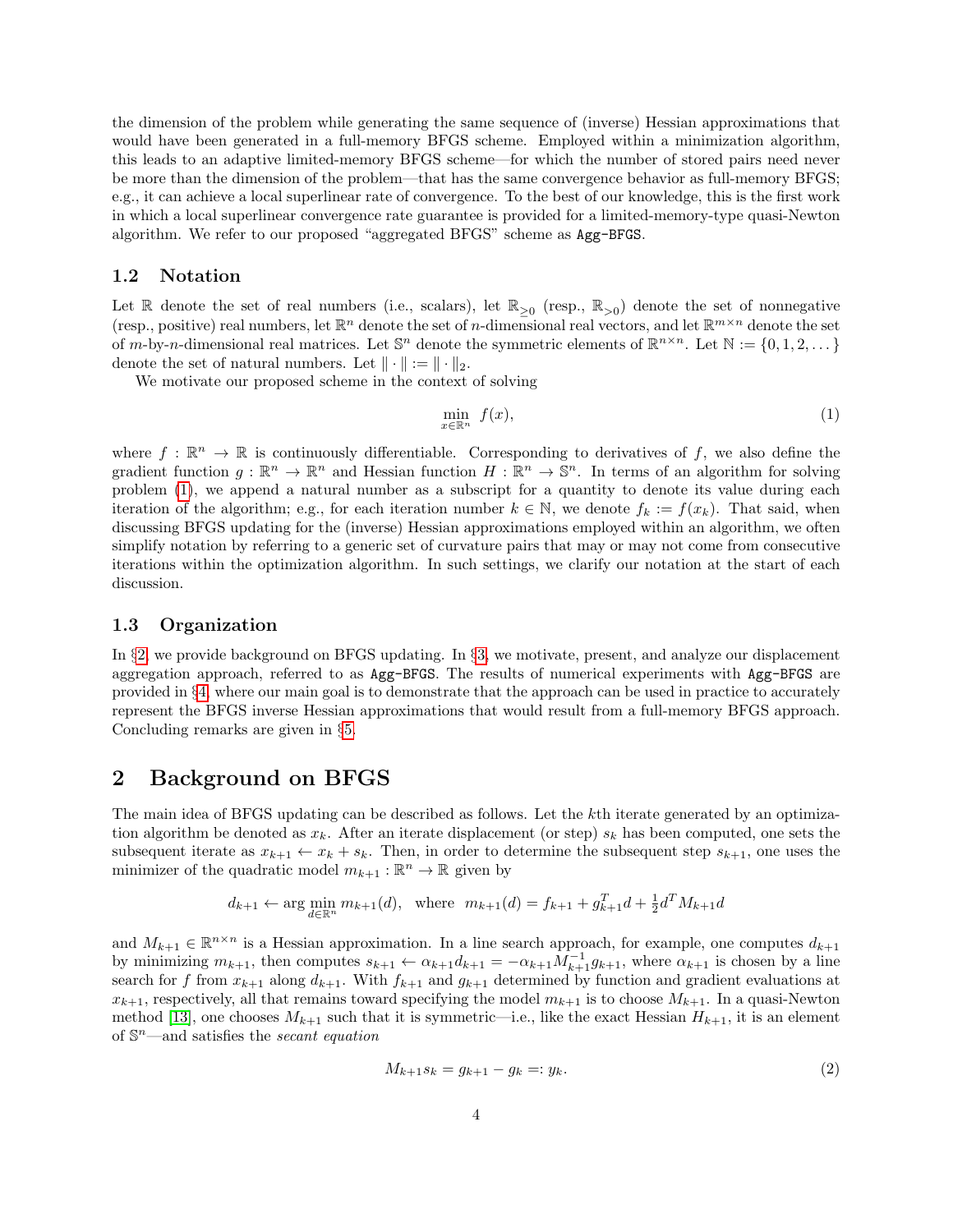Specifically in BFGS, one computes  $W_{k+1} := M_{k+1}^{-1}$  to solve

 $\min_{W \in \mathbb{S}^n} \|W - W_k\|_{\mathcal{M}} \text{ s.t. } W = W^T \text{ and } W y_k = s_k,$ 

where  $\|\cdot\|_{\mathcal{M}}$  is a weighted Frobenius norm with weights defined by any matrix M satisfying the secant equation (or, for concreteness, one can imagine the weight matrix being the *average Hessian* between  $x_k$ and  $x_{k+1}$ ; see [\[26\]](#page-23-0). If one chooses  $M_0 \succ 0$  and ensures that  $s_k^T y_k > 0$  for all  $k \in \mathbb{N}$  (as is often done by employing a (weak) Wolfe line search), then it follows that  $M_k \succ 0$  for all  $k \in \mathbb{N}$ ; again, one can refer to [\[26\]](#page-23-0).

Henceforth, let us focus on the sequence of inverse Hessian approximations  $\{W_k\}$ . After all, this sequence, not  $\{M_k\}$ , is the one that is often computed in practice since, for all  $k \in \mathbb{N}$ , the minimizer of  $m_k$  can be computed as  $d_k \leftarrow -W_k g_k$ . Moreover, all of our discussions about the inverse Hessian approximations  $\{W_k\}$ have corresponding meanings in terms of the Hessian approximations  $\{M_k\}$  since  $W_k \equiv M_k^{-1}$  for all  $k \in \mathbb{N}$ .

#### 2.1 Iterative and Compact Forms

As is well known, there are multiple ways to construct or merely compute a matrix-vector product with a BFGS inverse Hessian approximation [\[26\]](#page-23-0). For our purposes, it will be convenient to refer to two ways of constructing such approximations: an iterative form and a compact form [\[6\]](#page-21-5). For convenience, let us temporarily drop from our notation the dependence on the iteration number of the optimization algorithm and instead talk generically about constructing an inverse Hessian approximation  $\overline{W} \succ 0$ . Regardless of whether one employs all displacements pairs since the start of the run of the optimization algorithm (leading to a full-memory approximation) or only a few recent pairs (leading to a *limited-memory* approximation), the approximation can be thought of as being constructed from some initial approximation  $W \succ 0$  and a set of iterate and gradient displacements such that all iterate/gradient displacement inner products are positive, i.e.,

$$
S = \begin{bmatrix} s_1 & \cdots & s_m \end{bmatrix} \in \mathbb{R}^{n \times m} \tag{3a}
$$

$$
and Y = \begin{bmatrix} y_1 & \cdots & y_m \end{bmatrix} \in \mathbb{R}^{n \times m} \tag{3b}
$$

<span id="page-4-0"></span>where

<span id="page-4-1"></span>
$$
\rho = \begin{bmatrix} \frac{1}{s_1^T y_1} & \cdots & \frac{1}{s_m^T y_m} \end{bmatrix}^T \in \mathbb{R}_{>0}^m.
$$
\n(4)

Algorithm [1](#page-5-0) computes the  $(L-)BFGS$  inverse Hessian approximation from an initial matrix  $W \succ 0$  and the displacement information in [\(3\)](#page-4-0). In the context of an optimization algorithm using BFGS updating, this matrix would be set with a single update in each iteration rather than re-generated from scratch in every iteration using historical iterate/gradient displacements. However, we write the strategy in this iterative form for convenience of our analysis. The output  $\overline{W}$  represents the matrix to be employed in the step computation of the (outer) optimization algorithm. As a function of the inputs, we denote the output as  $\overline{W} = BFGS(W, S, Y).$ 

The updates performed in the loop of Algorithm [1](#page-5-0) correspond to a set of projections and corresponding corrections. In particular, for each  $j \in \{1, \ldots, m\}$ , the update *projects out* curvature information along the step/direction represented by  $s_j$ , then applies a subsequent *correction* based on the gradient displacement represented by  $y_i$ ; see [\[12,](#page-22-17) Appendix B]. In this manner, one can understand the well-known fact that each update in a (L-)BFGS scheme involves a rank-two change of the matrix.

Rather than apply the updates iteratively, it has been shown that one can instead construct the (L-)BFGS approximation from the initial approximation by combining all low-rank changes directly. The scheme in Algorithm [2,](#page-5-1) which shows the compact form of the updates, generates the same output as Algorithm [1;](#page-5-0) see [\[6\]](#page-21-5).

We note in passing that for computing a matrix-vector product with an L-BFGS approximation without constructing the approximation matrix itself, it is well-known that one can use the so-called two-loop recursion [\[25\]](#page-22-16).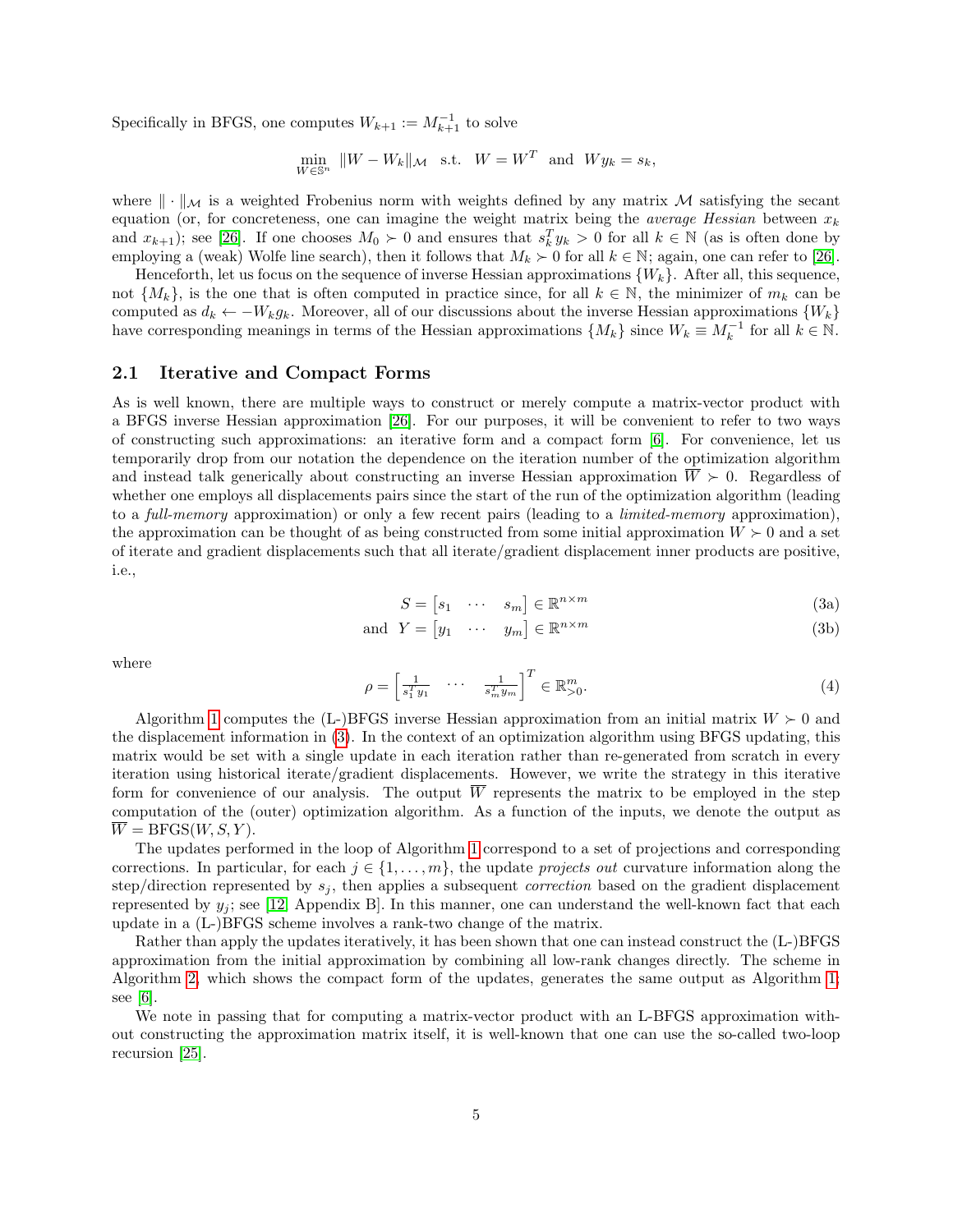<span id="page-5-0"></span>Algorithm 1 : (L-)BFGS Matrix Construction, Iterative Form

<span id="page-5-2"></span>**Require:**  $W \succ 0$  and  $(S, Y)$  as in [\(3\)](#page-4-0), with  $\rho$  as in [\(4\)](#page-4-1). 1: Initialize  $\overline{W} \leftarrow W$ . 2: for  $j = 1, \ldots, m$  do 3: Set

$$
U_j \leftarrow I - \rho_j y_j s_j^T,\tag{5a}
$$

$$
V_j \leftarrow \rho_j s_j s_j^T,\tag{5b}
$$

$$
\text{and } \overline{W} \leftarrow U_j^T \overline{W} U_j + V_j. \tag{5c}
$$

4: end for

5: return  $\overline{W} \equiv \text{BFGS}(W, S, Y)$ 

#### <span id="page-5-1"></span>Algorithm 2 : (L-)BFGS Matrix Construction, Compact Form

**Require:**  $W \succ 0$  and  $(S, Y)$  as in [\(3\)](#page-4-0), with  $\rho$  as in [\(4\)](#page-4-1).

1: Set  $(R, D) \in \mathbb{R}^{m \times m} \times \mathbb{R}^{m \times m}$  with  $R_{i,j} \leftarrow s_i^T y_j$  for all  $(i,j)$  such that  $1 \leq i \leq j \leq m$  and  $D_{i,i} \leftarrow s_i^T y_i$ for all  $i \in \{1, \ldots, m\}$  (with all other elements being zero), i.e.,

$$
R \leftarrow \begin{bmatrix} s_1^T y_1 & \cdots & s_1^T y_m \\ & \ddots & \vdots \\ & & s_m^T y_m \end{bmatrix} \text{ and } D \leftarrow \begin{bmatrix} s_1^T y_1 & & \\ & \ddots & \\ & & s_m^T y_m \end{bmatrix} . \tag{6}
$$

2: Set

<span id="page-5-3"></span>
$$
\overline{W} \leftarrow W + \begin{bmatrix} S & WY \end{bmatrix} \begin{bmatrix} R^{-T} (D + Y^T W Y) R^{-1} & -R^{-T} \\ -R^{-1} & 0 \end{bmatrix} \begin{bmatrix} S^T \\ Y^T W \end{bmatrix}.
$$
 (7)

3: return  $\overline{W} \equiv \text{BFGS}(W, S, Y)$ 

## 2.2 Convergence and Local Rate Guarantees

An optimization algorithm that uses a BFGS scheme for updating (inverse) Hessian approximations can be shown to converge and achieve a local superlinear rate of convergence under assumptions that are common for attaining such guarantees. This theory for BFGS relies heavily on so-called bounded deterioration of the updates, the self-correcting behavior of the updates, and, for attaining a fast local rate of convergence, on the ability of the updating scheme to satisfy the well-known *Dennis-Moré condition* for superlinear convergence. For further information, the interested reader can consult [\[14,](#page-22-2) [15\]](#page-22-3).

We show in the next section that our  $Agg-BFGS$  approach generates the same sequence of matrices as full-memory BFGS. Hence, an optimization algorithm that employs our updating scheme maintains all of the convergence and convergence rate properties of BFGS. For concreteness, we state one such result as the following theorem; see Theorem 6.6 in [\[26\]](#page-23-0). We cite this result later in the paper to support our claim that our Agg-BFGS scheme is a limited-memory-type quasi-Newton approach that can be used to achieve local superlinear convergence for an optimization algorithm.

<span id="page-5-4"></span>**Theorem 2.1.** Suppose that f is twice continuously differentiable and that one employs an algorithm that generates a sequence of iterates  $\{x_k\}$  according to

$$
d_k \leftarrow -W_k g_k \quad and \quad x_{k+1} \leftarrow x_k + \alpha_k d_k,
$$

where  $\{W_k\}$  is generated using the BFGS updating scheme and, for all  $k \in \mathbb{N}$ , the stepsize  $\alpha_k \in \mathbb{R}_{>0}$  is computed from a line search to satisfy the Armijo-Wolfe conditions; see equation (3.6) in [\[26\]](#page-23-0). In addition, suppose that the algorithm converges to a point  $x_* \in \mathbb{R}^n$  at which the Hessian is Lipschitz continuous in such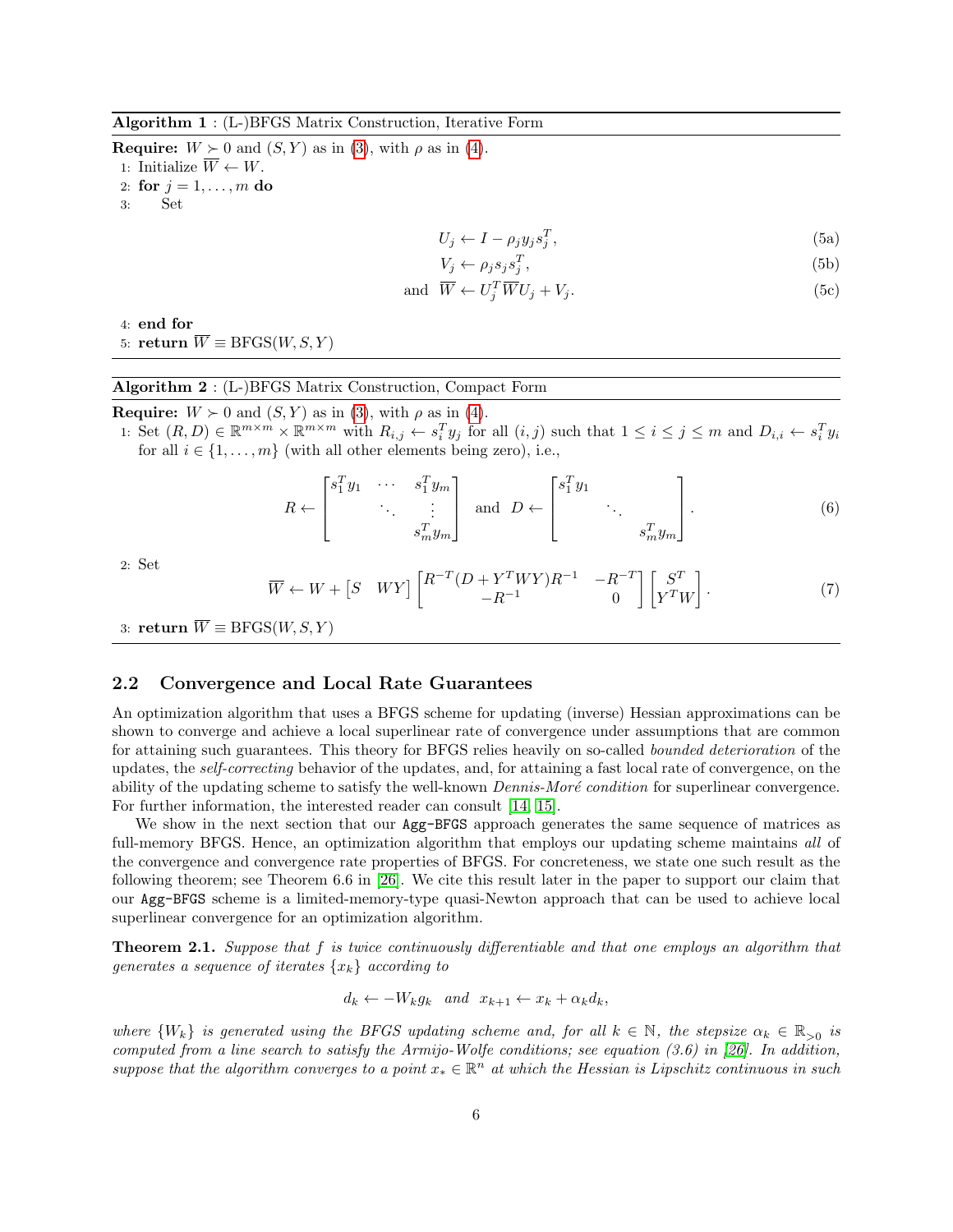a way that

$$
\sum_{k=1}^{\infty} \|x_k - x_*\| < \infty.
$$

Then,  $\{x_k\}$  converges to  $x_*$  at a superlinear rate.

Such a result cannot be proved for L-BFGS [\[25\]](#page-22-16). Common theoretical results for L-BFGS merely show that if the (inverse) Hessian approximations are sufficiently positive definite and bounded, then one can achieve a local linear rate of convergence, i.e., no better than the rate offered by a steepest descent method.

## <span id="page-6-0"></span>3 Displacement Aggregation

We begin this section by proving a simple, yet noteworthy result about a consequence that occurs when one makes consecutive BFGS updates with iterate displacements that are linearly dependent. We use this result and other empirical observations to motivate our proposed approach, which is stated in this section. We close this section by proving that our approach is well defined, and we discuss how to implement it in an efficient manner.

#### 3.1 Motivation: Parallel Consecutive Iterate Displacements

The following theorem shows that if one finds in the context of BFGS that an iterate displacement is a multiple of the previous one, then one can skip the update corresponding to the prior displacement and obtain the same inverse Hessian approximation.

<span id="page-6-2"></span>**Theorem 3.1.** Let  $(S, Y)$  be defined as in [\(3\)](#page-4-0), with  $\rho$  as in [\(4\)](#page-4-1), and suppose that  $s_j = \tau s_{j+1}$  for some  $j \in \{1, \ldots, m-1\}$  and some nonzero  $\tau \in \mathbb{R}$ . Then, with

$$
\tilde{S} := \begin{bmatrix} s_1 & \cdots & s_{j-1} & s_{j+1} & \cdots & s_m \end{bmatrix}
$$
\n
$$
and \ \ \tilde{Y} := \begin{bmatrix} y_1 & \cdots & y_{j-1} & y_{j+1} & \cdots & y_m \end{bmatrix},
$$

Algorithm [1](#page-5-0) (and [2](#page-5-1)) yields  $BFGS(W, S, Y) = BFGS(W, \tilde{S}, \tilde{Y})$  for any  $W \succ 0$ .

*Proof.* Let  $W \succ 0$  be chosen arbitrarily. For any  $j \in \{1, \ldots, m-1\}$ , let  $W_{1:j} := \text{BFGS}(W, S_{1:j}, Y_{1:j})$  where  $S_{1:j} := [s_1 \cdots s_j]$  and  $Y_{1:j} := [y_1 \cdots y_j]$ . By [\(5\)](#page-5-2),

<span id="page-6-1"></span>
$$
W_{1:j+1} = U_{j+1}^T U_j^T W_{1:j-1} U_j U_{j+1} + U_{j+1}^T V_j U_{j+1} + V_{j+1}.
$$
\n(8)

Since  $s_j = \tau s_{j+1}$ , it follows that

$$
U_j U_{j+1} = (I - \rho_j y_j s_j^T)(I - \rho_{j+1} y_{j+1} s_{j+1}^T)
$$
  
= 
$$
\left(I - \left(\frac{1}{\tau s_{j+1}^T y_j}\right) \tau y_j s_{j+1}^T\right) (I - \rho_{j+1} y_{j+1} s_{j+1}^T)
$$
  
= 
$$
I - \left(\frac{1}{s_{j+1}^T y_j}\right) y_j s_{j+1}^T - \rho_{j+1} y_{j+1} s_{j+1}^T + \left(\frac{1}{s_{j+1}^T y_j}\right) \rho_{j+1} y_j (s_{j+1}^T y_{j+1}) s_{j+1}^T
$$
  
= 
$$
I - \rho_{j+1} y_{j+1} s_{j+1}^T = U_{j+1}
$$

and that

$$
V_j U_{j+1} = (\rho_j s_j s_j^T)(I - \rho_{j+1} y_{j+1} s_{j+1}^T)
$$
  
= 
$$
\left(\frac{1}{\tau s_{j+1}^T y_j}\right) \tau^2 s_{j+1} s_{j+1}^T (I - \rho_{j+1} y_{j+1} s_{j+1}^T)
$$
  
= 
$$
\left(\frac{1}{s_{j+1}^T y_j}\right) \tau \left(s_{j+1} s_{j+1}^T - \rho_{j+1} s_{j+1} (s_{j+1}^T y_{j+1}) s_{j+1}^T\right) = 0.
$$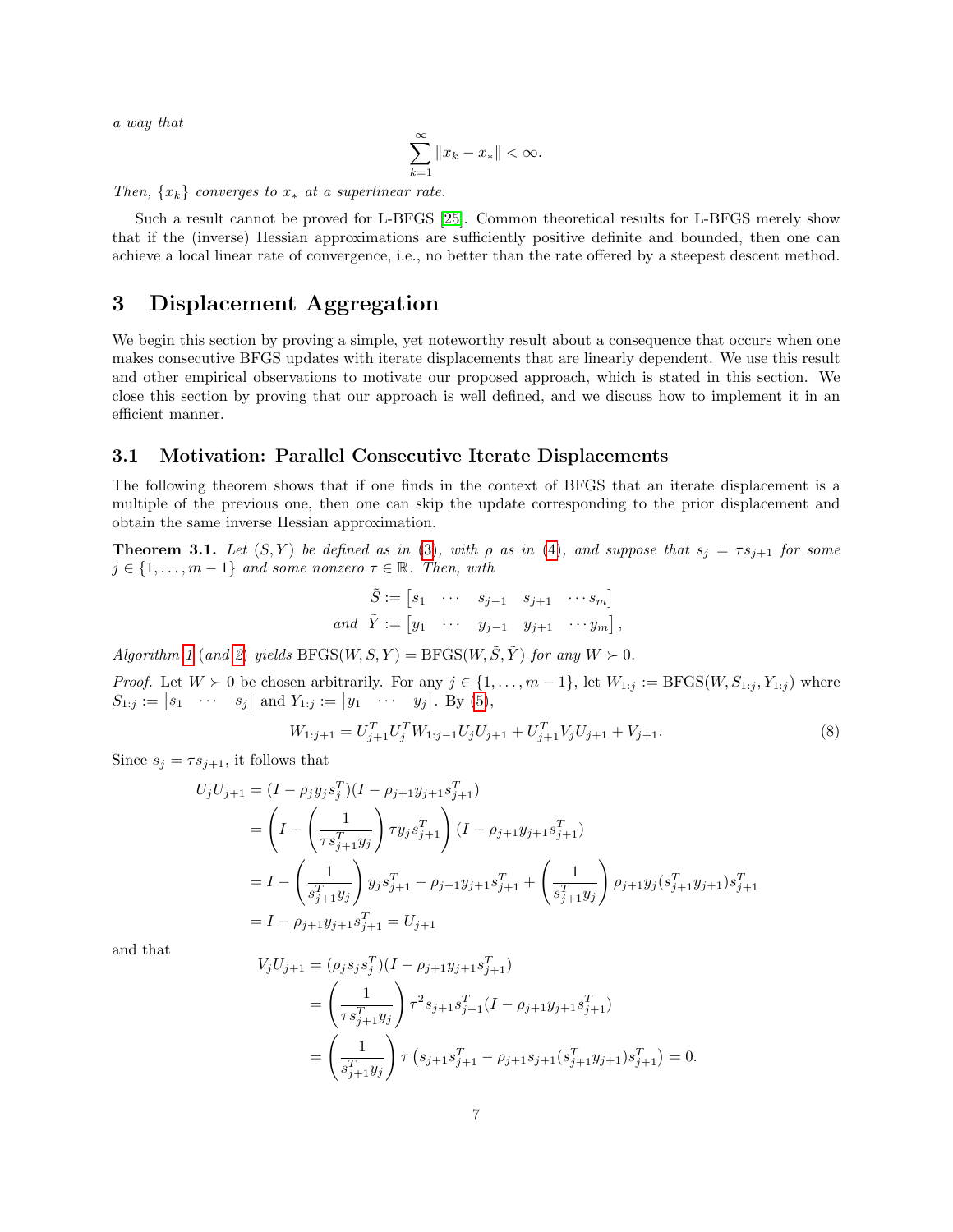Combining these facts with [\(8\)](#page-6-1), one finds that

$$
W_{1:j+1} = U_{j+1}^T W_{1:j-1} U_{j+1} + V_{j+1},
$$

meaning that one obtains the same matrix by applying the updates corresponding to  $(s_j, y_j)$  and  $(s_{j+1}, y_{j+1})$ as when one skips the update for  $(s_j, y_j)$  and only applies the one for  $(s_{j+1}, y_{j+1})$ . The result now follows by the fact that, if one starts with the same initial matrix  $W_{1:j+1}$ , then applying the updates defined by [\(5\)](#page-5-2) with the same pairs  $\{(s_{j+2}, y_{j+2}), \ldots, (s_m, y_m)\}\$  yields the same result.  $\Box$ 

Theorem [3.1](#page-6-2) is a consequence of the *over-writing* process that signifies BFGS updating. That is, with the update associated with each curvature pair, the BFGS update over-writes curvature information along the direction corresponding to each iterate displacement. The theorem shows that if two consecutive iterate displacement vectors are linearly dependent, then the latter update completely over-writes the former regardless of whether the gradient displacement vectors are the same or different—and as a result the same matrix is derived if the former update is skipped.

What if a previous iterate displacement is not parallel with a subsequent displacement, but is in the span of multiple subsequent displacements? One might suspect that the information in the previous displacement might get over-written and could be ignored. As it happens, it is not so simple. Allow us to illustrate this in two ways.

• Suppose that one accumulates curvature pairs  $\{(s_j, y_j)\}_{j=0}^k$  and compares the corresponding BFGS approximations with those generated by an L-BFGS scheme with a history length of  $n$ . (Hereafter, we refer to the latter scheme as L-BFGS $(n)$ .) Suppose also that for  $k > n$  one finds that the latest n iterate displacements span  $\mathbb{R}^n$ . Then, if this fact meant that the updates corresponding to these pairs would over-write all curvature information from previous pairs, then one would find no difference between BFGS and L-BFGS(n) approximations, even for  $k > n$ . However, one does not find this to be the case. In Figure [1a,](#page-8-0) we plot the maximum absolute difference between corresponding matrix entries of the BFGS and L-BFGS(2) inverse Hessian approximations divided by the largest absolute value of an element of the BFGS inverse Hessian approximation when an algorithm is employed to minimize the Rosenbrock function [\[31\]](#page-23-9)

$$
f(x_{(1)}, x_{(2)}) = 100(x_{(2)} - x_{(1)}^2)^2 + (1 - x_{(1)})^2.
$$
\n(9)

The pairs are generated by running an optimization algorithm using BFGS updating with an Armijo-Wolfe line search; the different approximations were computed as side computations. It was verified that for  $k > 2$  the iterate displacements used to generate the L-BFGS(2) matrices were linearly independent. One finds that the differences between the approximations is large for  $k > n$ . For the purposes of comparison, we also plot the differences between the BFGS inverse Hessian approximations and those generated by our Agg-BFGS scheme described later; these are close to machine precision.

• Another manner in which one can see that historical information contained in a BFGS approximation is not always completely over-written once subsequent iterate displacements span  $\mathbb{R}^n$  is to compare BFGS approximations with those generated by a BFGS scheme that starts  $j$  *iterations late*. Let us refer to such a scheme as  $BFGS(k - j)$ . For example, for  $j = 1$ ,  $BFGS(k - 1)$  approximations employ all pairs since the beginning of the run of the algorithm except the first one. By observing the magnitude of the differences in the approximations as  $k$  increases, one can see how long the information from the first pair lingers in the BFGS approximation. In Figure [1b,](#page-8-0) we plot the maximum absolute difference between corresponding matrix entries of the BFGS and BFGS $(k - j)$  inverse Hessian approximations divided by the largest absolute value of an element of the BFGS inverse Hessian approximation for various values of  $j$  using the same pairs generated by the algorithm from the previous bullet. We only plot once the corresponding matrices start to deviate, i.e., for the BFGS and BFGS $(k - j)$  approximations the matrices only start to differ at the  $j + 1$ st iteration. One finds, for example, that the information from the first pair lingers—in the sense that it influences the BFGS approximation in a non-trivial manner—for iteration numbers beyond  $n = 2$ .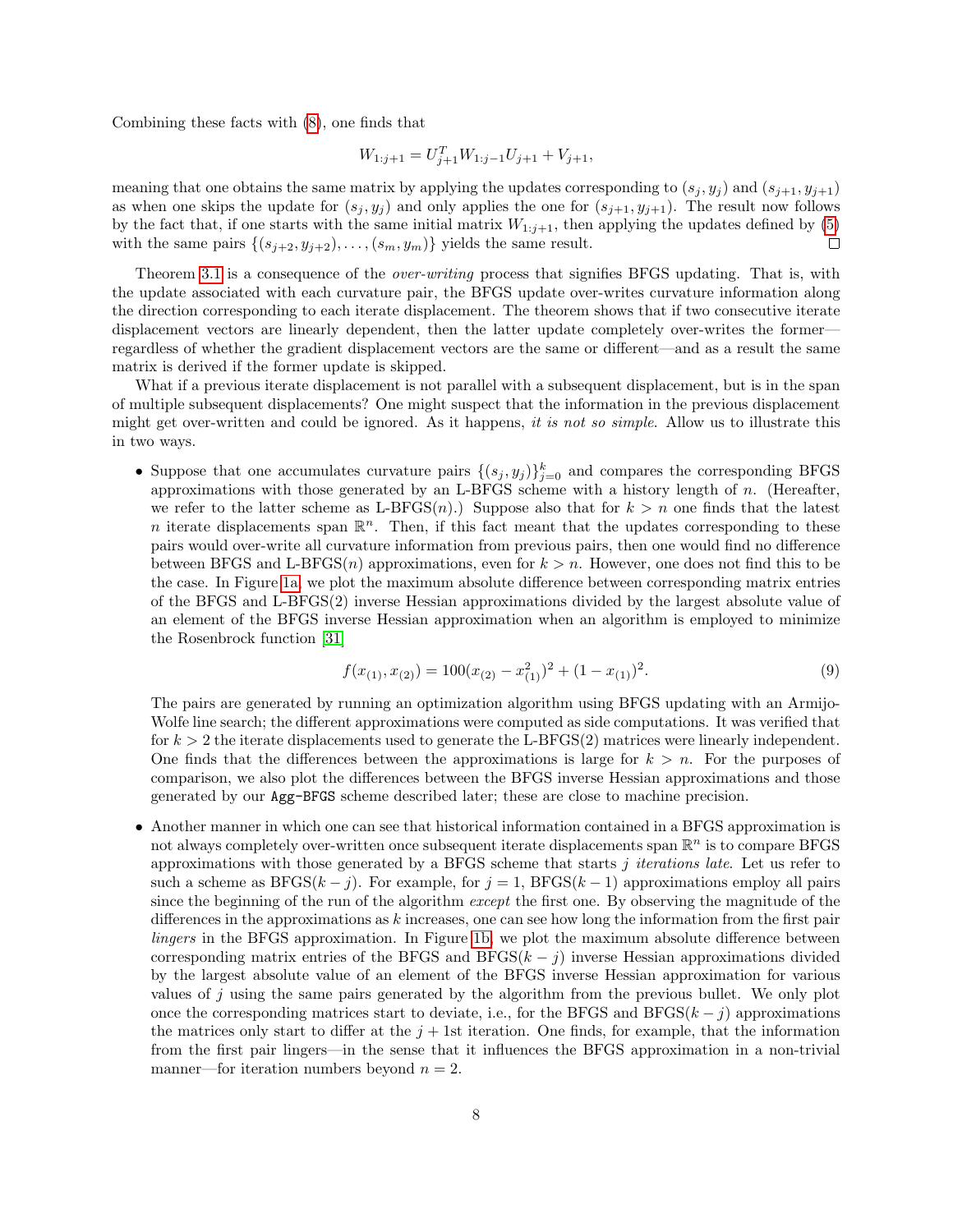<span id="page-8-0"></span>

Figure 1: Illustrations that the over-writing of curvature information in BFGS inverse Hessian approximation updating is not absolute, even when previous iterate displacements lie in the span of subsequent iterate displacements. Relative error is the maximum absolute difference between corresponding matrix entries divided by the largest absolute value of an element of the BFGS inverse Hessian approximation.

On the other hand, one might expect that the information stored in a full-memory BFGS matrix could be contained in a set of at most n curvature pairs, although not necessarily a subset of the pairs that are generated by the optimization algorithm. For example, this might be expected by recalling the fact that if a BFGS method with an exact line search is used to minimize a strongly convex quadratic function, then the (inverse) Hessian of the quadratic can be recovered *exactly* if n iterations are performed; see [\[15,](#page-22-3) [26\]](#page-23-0). Letting W represent a BFGS matrix—perhaps computed from more than n pairs—this means that one could run an auxiliary BFGS method to minimize  $x^T W x$  to re-generate W using at most n pairs. By noting the equivalence between the iterates generated by this auxiliary BFGS scheme and the conjugate gradient (CG) method, one finds that the modified iterate displacements would lie in a certain Krylov subspace determined by the initial point and the matrix  $W$  [\[15,](#page-22-3) [26\]](#page-23-0).

Practically speaking, it would not be computationally efficient to run an entire auxiliary BFGS scheme (for minimizing  $W$ ) in order to capture  $W$  using a smaller number of curvature pairs. Moreover, we are interested in a scheme that can be used to reduce the number of curvature pairs that need to be stored even when an iterate displacement lies in the span of, say, only  $m < n$  subsequent displacements. Our Agg-BFGS scheme is one efficient approach for achieving this goal.

## <span id="page-8-3"></span>3.2 Basics of Agg-BFGS

The basic building block of our proposed scheme can be described as follows. Suppose that, in addition to the iterate/gradient displacement information  $(S, Y) \equiv ([s_1 \cdots s_m], [y_1 \cdots y_m]) =: (S_{1:m}, Y_{1:m})$  as defined in [\(3\)](#page-4-0) with inner products yielding [\(4\)](#page-4-1), one also has a previous curvature pair

<span id="page-8-1"></span>
$$
(s_0, y_0) \in \mathbb{R}^n \times \mathbb{R}^n \quad \text{with} \quad \rho_0 = 1/s_0^T y_0 > 0 \tag{10}
$$

such that

<span id="page-8-2"></span>
$$
s_0 = S_{1:m}\tau \text{ for some } \tau \in \mathbb{R}^m. \tag{11}
$$

(As in the proof of Theorem [3.1,](#page-6-2) we have introduced the subscript "1 :  $m$ " for S and Y to indicate the dependence of these matrices on quantities indexed 1 through  $m$ . We make use of similar notation throughout the remainder of the paper.) Given the linear dependence of the iterate displacement  $s_0$  on the iterate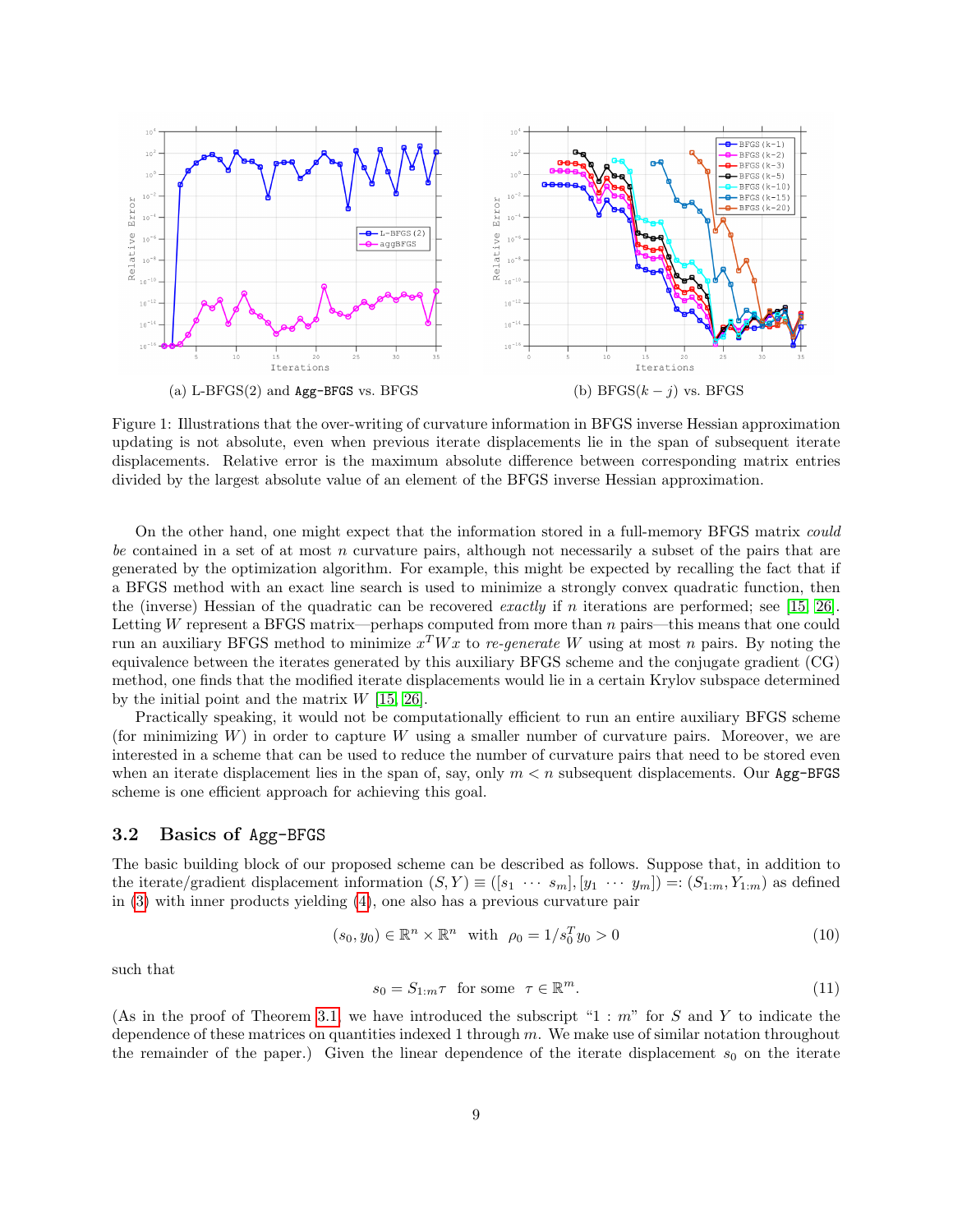displacements in the matrix  $S_{1:m}$ , our goal is to determine *aggregated* gradient displacements

<span id="page-9-2"></span>
$$
\tilde{Y}_{1:m} := \begin{bmatrix} \tilde{y}_1 & \cdots & \tilde{y}_m \end{bmatrix} \tag{12}
$$

such that, for any initial matrix  $W \succ 0$ , one finds

<span id="page-9-0"></span>
$$
BFGS(W, S_{0:m}, Y_{0:m}) = BFGS(W, S_{1:m}, \tilde{Y}_{1:m}).
$$
\n(13)

That is, our goal is to determine  $\tilde{Y}_{1:m}$  such that the matrix  $BFGS(W, S_{0:m}, Y_{0:m})$  is equivalently generated by ignoring  $(s_0, y_0)$  and employing  $(S_{1:m}, \tilde{Y}_{1:m})$ .

Remark 3.1. For simplicity, we are presenting the basics of Agg-BFGS using indices for the iterate and gradient displacement vectors from 0 to m. However, these need not correspond exactly to the iterates of the outer optimization algorithm. In other words, our strategy and corresponding theoretical results apply equally for  $(S, Y) \equiv ([s_{k_1} \cdots s_{k_m}], [y_{k_1} \cdots y_{k_m}])$  where  $\{k_1, \ldots, k_m\}$  are some (not necessarily consecutive) iteration numbers in the outer optimization algorithm. We remark on this generality further when presenting the implementation of our scheme within a complete optimization algorithm; see  $\S 3.4$ .

A basic view of our approach is stated as Algorithm [3,](#page-10-0) wherein we invoke the compact form of BFGS updates (recall [\(7\)](#page-5-3)). However, while Algorithm [3](#page-10-0) provides an understanding of the intent of our displacement aggregation scheme, it does not specify the manner in which  $\tilde{Y}_{1:m}$  yielding [\(13\)](#page-9-0) can be found. It is also does not address the fact that multiple such matrices might exist. Toward a specific scheme, one can expand the compact forms of BFGS( $W, S_{0:m}, Y_{0:m}$ ) and BFGS( $W, S_{1:m}, \tilde{Y}_{1:m}$ ), specify that the aggregated displacements have the form

<span id="page-9-1"></span>
$$
\tilde{Y}_{1:m} = W^{-1} S_{1:m} \begin{bmatrix} A & 0 \end{bmatrix} + y_0 \begin{bmatrix} b \\ 0 \end{bmatrix}^T + Y_{1:m} \tag{14}
$$

for some  $A \in \mathbb{R}^{m \times (m-1)}$  and  $b \in \mathbb{R}^{m-1}$ , and compare like terms in order to derive three key equations that ensure that [\(13\)](#page-9-0) holds. The zero blocks in the variable matrices in [\(14\)](#page-9-1) are motivated by Theorem [3.1,](#page-6-2) since in the case of  $m = 1$  one can set  $\tilde{Y}_{1:1} = Y_{1:1}$ ; otherwise, the values of A and b need to be computed to satisfy [\(13\)](#page-9-0).

Following these steps, one obtains the more detailed view of our scheme that is stated in Algorithm [4,](#page-11-0) where the three key equations are stated as [\(16\)](#page-11-1).

Algorithm [4](#page-11-0) does not specify a precise scheme for computing  $(A, b)$  in order to satisfy [\(16\)](#page-11-1). We specify such a scheme in §[3.4](#page-15-0) after first showing in the following subsection that real values for  $(A, b)$  always exist to satisfy [\(16\)](#page-11-1).

#### <span id="page-9-5"></span>3.3 Existence of Real Solutions for Agg-BFGS

<span id="page-9-4"></span>Our goal in this subsection is to prove the following theorem for our Agg-BFGS scheme.

**Theorem 3.2.** Suppose one has  $W \succ 0$  along with:

- $(S_{1:m}, Y_{1:m})$  as defined in [\(3\)](#page-4-0) with the columns of  $S_{1:m}$  being linearly independent and the vector  $\rho_{1:m}$ as defined in [\(4\)](#page-4-1), and
- $(s_0, y_0, \rho_0)$  defined as in [\(10\)](#page-8-1) such that [\(11\)](#page-8-2) holds for some  $\tau \in \mathbb{R}^m$ .

Then, there exist  $A \in \mathbb{R}^{m \times (m-1)}$  and  $b \in \mathbb{R}^{m-1}$  such that, with  $\tilde{Y}_{1:m} \in \mathbb{R}^{n \times m}$  defined as in [\(14\)](#page-9-1), the equations [\(16\)](#page-11-1) hold. Consequently, for this  $\tilde{Y}_{1:m}$ , one finds that

<span id="page-9-3"></span>
$$
s_i^T \tilde{y}_i = s_i^T y_i > 0 \quad \text{for all} \quad i \in \{1, \dots, m\} \tag{17}
$$

and  $BFGS(W, S_{0:m}, Y_{0:m}) = BFGS(W, S_{1:m}, \tilde{Y}_{1:m}).$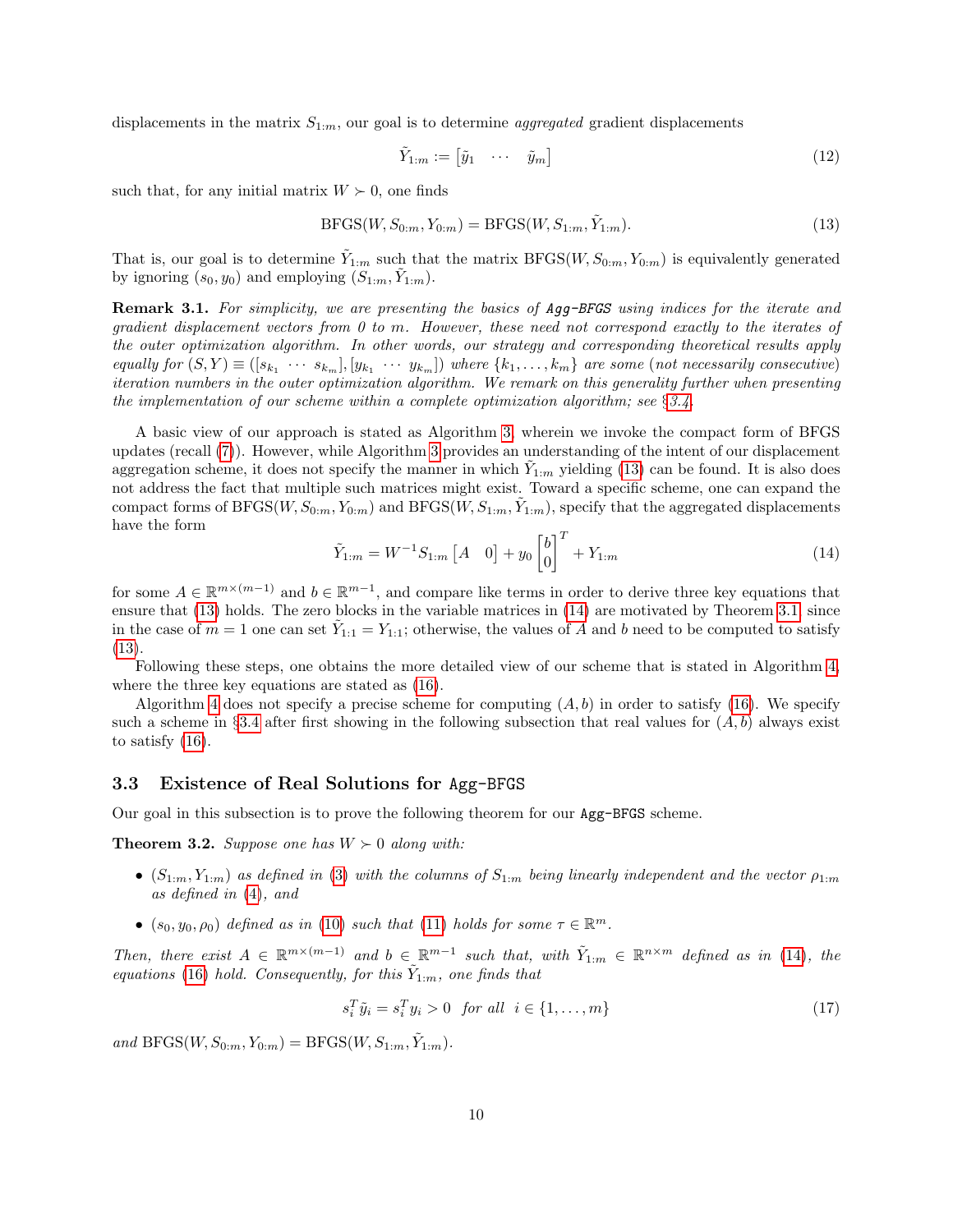#### <span id="page-10-0"></span>Algorithm 3 : Displacement Aggregation, Basic View

**Require:**  $W > 0$ ,  $(S_{1:m}, Y_{1:m}, \rho_{1:m})$  as in [\(3\)](#page-4-0)–[\(4\)](#page-4-1), and  $(s_0, y_0, \rho_0)$  as in [\(10\)](#page-8-1)–[\(11\)](#page-8-2). 1: Set  $\tilde{Y}_{1:m}$  as in [\(12\)](#page-9-2) such that, with

$$
\tilde{R}_{1:m} := \begin{bmatrix} s_1^T \tilde{y}_1 & \cdots & s_1^T \tilde{y}_m \\ & \ddots & \vdots \\ & & s_m^T \tilde{y}_m \end{bmatrix} \text{ and } \tilde{D}_{1:m} := \begin{bmatrix} s_1^T \tilde{y}_1 & & \\ & \ddots & \\ & & s_m^T \tilde{y}_m \end{bmatrix},
$$
\n(15)

one finds with

$$
R_{0:m} := \begin{bmatrix} s_0^T y_0 & s_0^T Y_{1:m} \\ & R_{1:m} \end{bmatrix} \text{ and } D_{0:m} := \begin{bmatrix} s_0^T y_0 & \\ & D_{1:m} \end{bmatrix}
$$

that

BFGS(*W*, 
$$
S_{0:m}
$$
,  $Y_{0:m}$ )  
\n
$$
\equiv W + [S_{0:m} \quad WY_{0:m}] \begin{bmatrix} R_{0:m}^{-T} (D_{0:m} + Y_{0:m}^T W Y_{0:m}) R_{0:m}^{-1} & -R_{0:m}^{-T} \\ -R_{0:m}^{-1} & 0 \end{bmatrix} \begin{bmatrix} S_{0:m}^T \\ Y_{0:m}^T W \end{bmatrix}
$$
\n
$$
= W + [S_{1:m} \quad W\tilde{Y}_{1:m}] \begin{bmatrix} \tilde{R}_{1:m}^{-T} (\tilde{D}_{1:m} + \tilde{Y}_{1:m}^T W \tilde{Y}_{1:m}) \tilde{R}_{1:m}^{-1} & -\tilde{R}_{1:m}^{-T} \\ -\tilde{R}_{1:m}^{-1} & 0 \end{bmatrix} \begin{bmatrix} S_{1:m}^T \\ \tilde{Y}_{1:m}^T W \end{bmatrix}
$$
\n
$$
\equiv \text{BFGS}(W, S_{1:m}, \tilde{Y}_{1:m}).
$$

 $_{2:}$  return  $\tilde{Y}_{1:m}.$ 

*Proof.* First, observe that there are  $(m+1)(m-1)$  unknowns in the formula [\(14\)](#page-9-1) for  $\tilde{Y}_{1:m}$ ; in particular, there are  $m(m-1)$  unknowns in A and  $m-1$  unknowns in b, yielding  $m(m-1) + (m-1) = (m+1)(m-1)$ unknowns in total. To see the number of equations effectively imposed by [\(16\)](#page-11-1), first notice that [\(14\)](#page-9-1) imposes  $\tilde{y}_m = y_m$ . Hence, by ignoring the last column of  $R_{1:m}$  to define the submatrix

<span id="page-10-4"></span><span id="page-10-2"></span><span id="page-10-1"></span>
$$
P := \begin{bmatrix} s_1^T y_1 & \cdots & s_1^T y_{m-1} \\ 0 & \ddots & \vdots \\ \vdots & \ddots & s_{m-1}^T y_{m-1} \\ 0 & \cdots & 0 \end{bmatrix} \in \mathbb{R}^{m \times (m-1)},
$$
 (18)

and similarly defining  $\tilde{P}$  with size  $m \times (m-1)$  as a submatrix of  $\tilde{R}_{1:m}$ , the key equations in [\(16\)](#page-11-1) can be simplified to have the following form:

<span id="page-10-5"></span>
$$
\tilde{P} = P,\tag{19a}
$$

<span id="page-10-3"></span>
$$
b = -\rho_0 (S_{1:m}^T Y_{1:m-1} - P)^T \tau,
$$
\n(19b)

and 
$$
(\tilde{Y}_{1:m-1} - Y_{1:m-1})^T W (\tilde{Y}_{1:m-1} - Y_{1:m-1})
$$
  
= 
$$
\frac{\chi_0}{\rho_0} b b^T - A^T (S_{1:m}^T Y_{1:m-1} - P) - (S_{1:m}^T Y_{1:m-1} - P)^T A.
$$
 (19c)

Observing the number of nonzero entries in [\(19a\)](#page-10-1) (recall [\(18\)](#page-10-2)) and recognizing the symmetry in [\(19c\)](#page-10-3), one finds that the number of equations to be satisfied are:

$$
\underbrace{m(m-1)/2}_{\text{(in (19a))}} + \underbrace{(m-1)}_{\text{(in (19b))}} + \underbrace{m(m-1)/2}_{\text{(in (19c))}} = \underbrace{(m+1)(m-1)}_{\text{(in (19))}}.
$$

Hence, [\(19\)](#page-10-5) (and so [\(16\)](#page-11-1)) is a square system of linear and quadratic equations to be solved for the unknowns in the matrix  $A$  and vector  $b$ .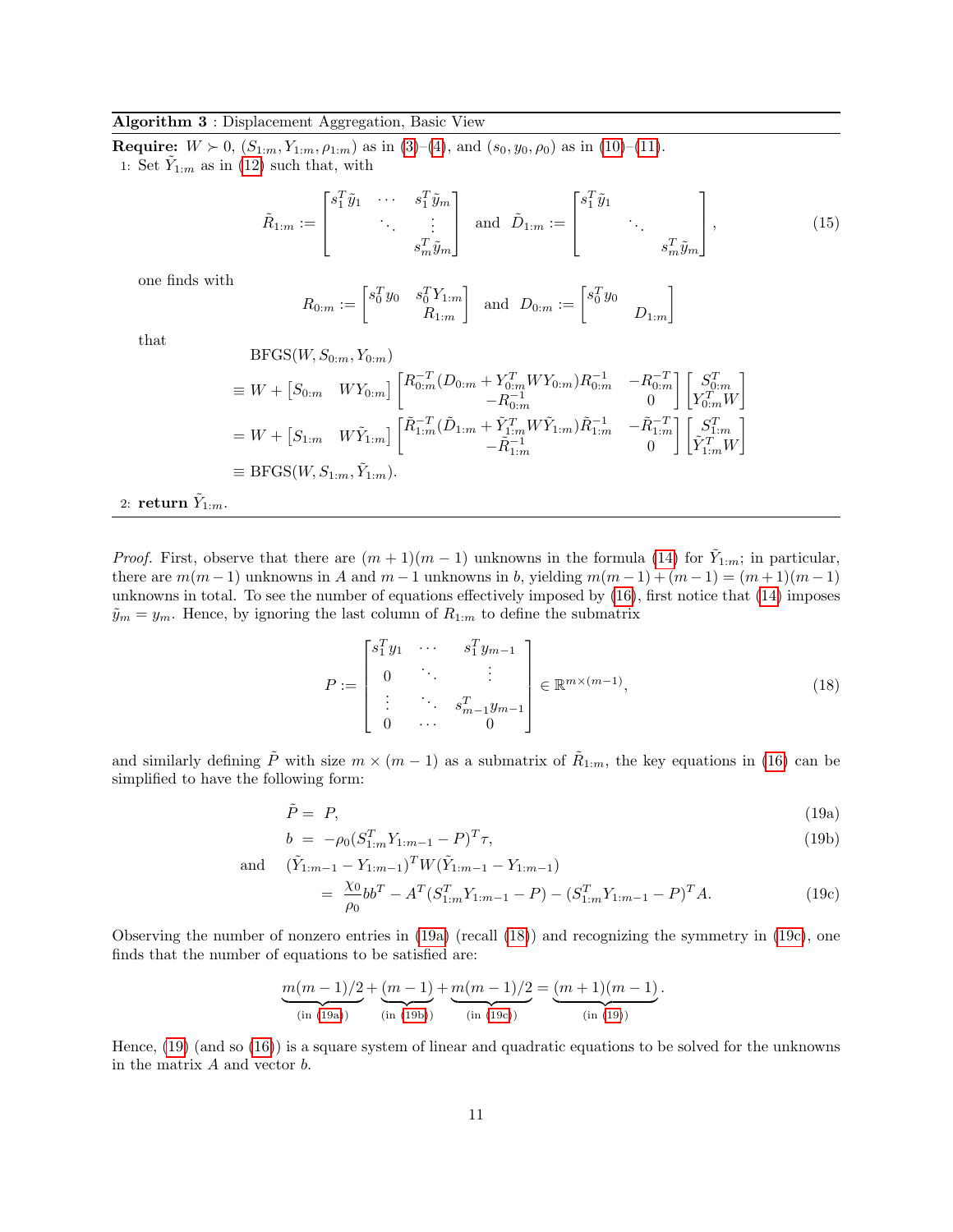#### <span id="page-11-0"></span>Algorithm 4 : Displacement Aggregation, Detailed View

**Require:**  $W > 0$ ,  $(S_{1:m}, Y_{1:m}, \rho_{1:m})$  as in [\(3\)](#page-4-0)–[\(4\)](#page-4-1), and  $(s_0, y_0, \rho_0)$  as in [\(10\)](#page-8-1)–[\(11\)](#page-8-2). 1: Set  $\tilde{Y}_{1:m}$  as in [\(14\)](#page-9-1) such that, with  $\chi_0 := 1 + \rho_0 ||y_0||_W^2$ , one finds

<span id="page-11-1"></span>
$$
\tilde{R}_{1:m} = R_{1:m},\tag{16a}
$$

$$
\begin{bmatrix} b \\ 0 \end{bmatrix} = -\rho_0 (S_{1:m}^T Y_{1:m} - R_{1:m})^T \tau, \text{ and } (16b)
$$

$$
(\tilde{Y}_{1:m} - Y_{1:m})^T W (\tilde{Y}_{1:m} - Y_{1:m}) = \frac{\chi_0}{\rho_0} \begin{bmatrix} b \\ 0 \end{bmatrix}^T \begin{bmatrix} b \\ 0 \end{bmatrix}^T
$$
  
-  $\begin{bmatrix} A & 0 \end{bmatrix}^T (S_{1:m}^T Y_{1:m} - R_{1:m})$   
-  $(S_{1:m}^T Y_{1:m} - R_{1:m})^T \begin{bmatrix} A & 0 \end{bmatrix}.$  (16c)

 $_{2:}$  return  $\tilde{Y}_{1:m}.$ 

Equation [\(19b\)](#page-10-4) represents a formula for  $b \in \mathbb{R}^{m-1}$ . Henceforth, let us assume that b is equal to the right-hand side of this equation, meaning that all that remains is to determine that a real solution for A exists. Let us write

$$
A = [a_1 \cdots a_{m-1}] \text{ where } a_i \text{ has length } m \text{ for all } i \in \{1, \ldots, m-1\}.
$$

Using this notation, one finds that [\(19a\)](#page-10-1) reduces to the system of affine equations

<span id="page-11-2"></span>
$$
S_{1:j}^T W^{-1} S_{1:m} a_j = -b_j S_{1:j}^T y_0 \text{ for all } j \in \{1, ..., m-1\}.
$$
 (20)

For each  $j \in \{1, \ldots, m-1\}$ , let us write

<span id="page-11-5"></span>
$$
a_j = Q^{-1} \begin{bmatrix} a_{j,1} \\ a_{j,2} \end{bmatrix}, \text{ where } Q := S_{1:m}^T W^{-1} S_{1:m} \succ 0,
$$
\n
$$
(21)
$$

with  $a_{j,1}$  having length j and  $a_{j,2}$  having length  $m-j$ . (Notice that Q is positive definite under the conditions of the theorem, which requires that  $S_{1:m}$  has full column rank.) Then, in order for [\(20\)](#page-11-2) to be satisfied, it follows that one must have

<span id="page-11-7"></span>
$$
a_{j,1} = -b_j S_{1:j}^T y_0 \in \mathbb{R}^j. \tag{22}
$$

Moreover, with this value for  $a_{j,1}$ , it follows that [\(20\)](#page-11-2), and hence [\(19a\)](#page-10-1), is satisfied for any  $a_{j,2}$ . Going forward, our goal is to determine the existence of  $a_{j,2} \in \mathbb{R}^{m-j}$  for all  $j \in \{1, \ldots, m-1\}$  such that  $(19c)$ holds, which will complete the proof.

Turning our attention to [\(19c\)](#page-10-3), one finds with [\(14\)](#page-9-1) that it may be written as

<span id="page-11-3"></span>
$$
A^T Q A + \Omega^T A + A^T \Omega - \omega \omega^T = 0,
$$
\n(23)

<span id="page-11-6"></span>where

$$
\Omega := S_{1:m}^T y_0 b^T + S_{1:m}^T Y_{1:m-1} - P \in \mathbb{R}^{m \times (m-1)},\tag{24a}
$$

and 
$$
\omega := \frac{b}{\sqrt{\rho_0}} \in \mathbb{R}^{m-1}.
$$
 (24b)

One may rewrite equation [\(23\)](#page-11-3) as

<span id="page-11-4"></span>
$$
(QA + \Omega)^T Q^{-1} (QA + \Omega) = \omega \omega^T + \Omega^T Q^{-1} \Omega.
$$
\n(25)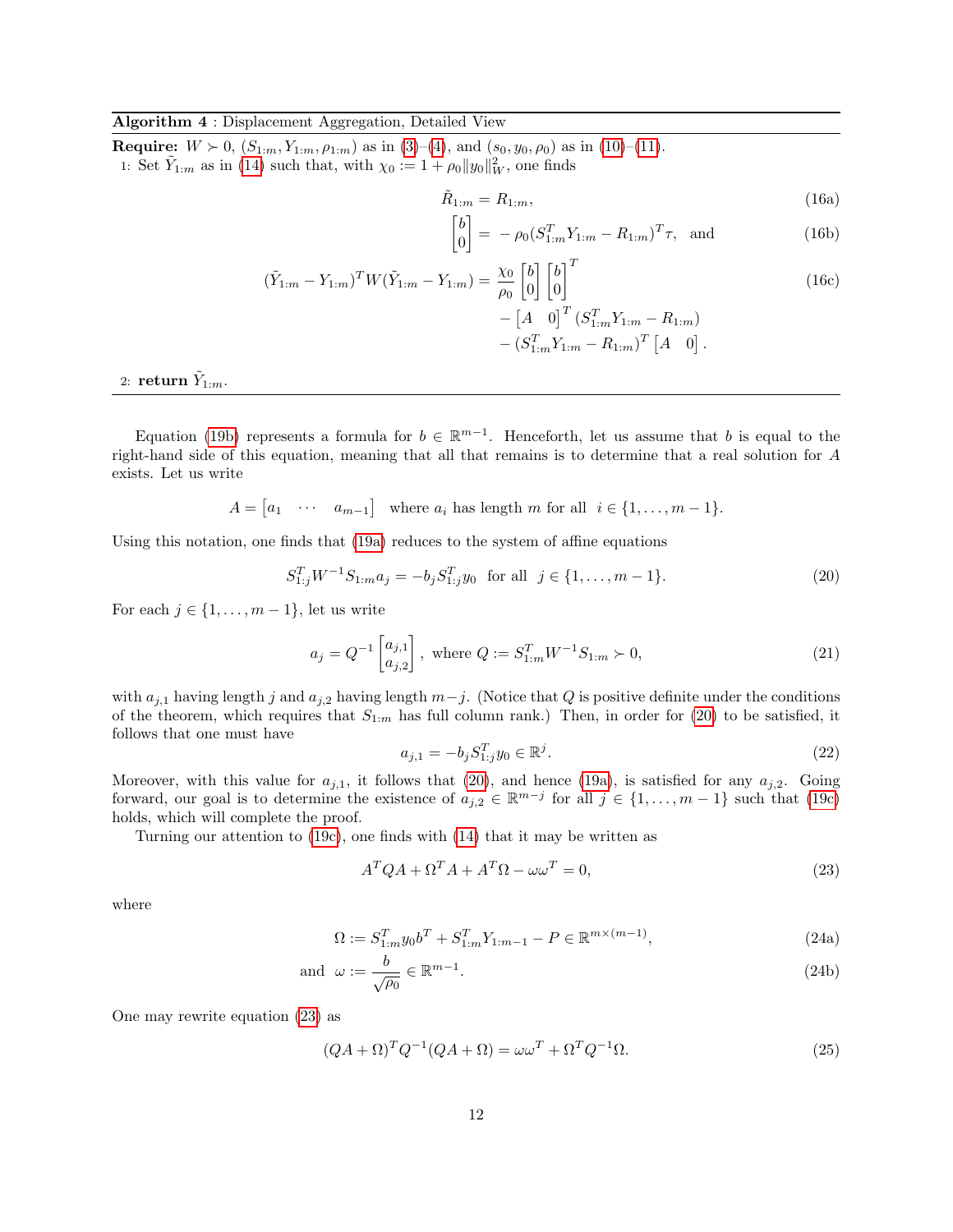Let us now rewrite the equations in  $(25)$  in a particular form that will be useful for the purposes of our proof going forward. Consider the matrix  $QA + \Omega$  in [\(25\)](#page-11-4). By the definitions of  $a_{j,1}, a_{j,2}, Q$ , and  $\Omega$  in [\(21\)](#page-11-5)–[\(24\)](#page-11-6), as well as of  $P$  from  $(18)$ , the j<sup>th</sup> column of this matrix is given by

$$
[QA + \Omega]_j = \begin{bmatrix} -b_j S_{1,j}^T y_0 \\ a_{j,2} \end{bmatrix} + \begin{bmatrix} b_j S_{1,j}^T y_0 \\ b_j S_{j+1:m}^T y_0 \end{bmatrix} + \begin{bmatrix} 0_j \\ S_{j+1:m}^T y_j \end{bmatrix}
$$
  
= 
$$
\begin{bmatrix} 0_j \\ a_{j,2} \end{bmatrix} + \begin{bmatrix} 0_j \\ S_{j+1:m}^T (b_j y_0 + y_j) \end{bmatrix},
$$

where  $0_j$  is a vector of zeros of length j. Letting  $L \in \mathbb{R}^{m \times m}$  be any matrix such that  $L^T L = Q^{-1}$ (whose existence follows since  $Q^{-1} \succ 0$ ), defining  $Z := [z_1 \cdots z_{m-1}] \in \mathbb{R}^{(m-1)\times(m-1)}$  as any matrix such that  $Z^T Z = \omega \omega^T + \Omega^T Q^{-1} \Omega$  (whose existence follows since  $\omega \omega^T + \Omega^T Q^{-1} \Omega \succeq 0$ ), and defining, for all  $j \in \{1, \ldots, m-1\},\$ 

<span id="page-12-4"></span>
$$
\phi_j(a_{j,2}) := L\left(\begin{bmatrix} 0_j \\ a_{j,2} \end{bmatrix} + \begin{bmatrix} 0_j \\ S_{j+1:m}^T(b_jy_0 + y_j) \end{bmatrix}\right),\tag{26}
$$

it follows that the  $(i, j) \in \{1, \ldots, m-1\} \times \{1, \ldots, m-1\}$  element of [\(25\)](#page-11-4) is

<span id="page-12-0"></span>
$$
\phi_i(a_{i,2})^T \phi_j(a_{j,2}) = z_i^T z_j.
$$
\n(27)

Using the notation introduced in the preceding paragraph, let us use an inductive argument to prove the existence of a real solution of [\(25\)](#page-11-4). This induction will follow the indices  $\{1, \ldots, m-1\}$  in reverse order. As a base case, consider the index  $m-1$ , in which case one has the one-dimensional unknown  $a_{m-1,2}$ . One finds with

$$
a_{m-1,2}^* := -s_m^T(b_{m-1}y_0 + y_{m-1}) \in \mathbb{R}
$$

that

$$
\phi_{m-1}(a_{m-1,2}^*) = L \begin{bmatrix} 0_{m-1} & 0_{m-1} \\ -s_m^T(b_{m-1}y_0 + y_{m-1}) + s_m^T(b_{m-1}y_0 + y_{m-1}) \end{bmatrix} = 0_m.
$$

Hence, letting  $a_{m-1,2} = a_{m-1,2}^* + \lambda_{m-1}$ , where  $\lambda_{m-1}$  is one-dimensional, one finds that the left-hand side of the  $(i, j) = (m - 1, m - 1)$  equation in  $(27)$  is  $\|\phi_{m-1}(a_{m-1,2})\|_2^2$ . This is a strongly convex quadratic in  $\lambda_{m-1}$ . Since  $\|\phi_{m-1}(a_{m-1,2}^*)\|_2 = 0$  and  $z_{m-1}^T z_{m-1} \geq 0$ , it follows that there exists  $\lambda_{m-1}^* \in \mathbb{R}$  such that  $a_{m-1,2} = a_{m-1,2}^* + \lambda_{m-1}^* \in \mathbb{R}$  satisfies the  $(i, j) = (m - 1, m - 1)$  equation in [\(27\)](#page-12-0).

Now suppose that there exists real  $\{a_{\ell+1,2}, \ldots, a_{m-1,2}\}$  such that [\(27\)](#page-12-0) holds for all  $(i, j)$  with  $i \in \{\ell + 1, 2, \ldots, a_{m-1,2}\}$  $1, \ldots, m-1$  and  $j \in \{i, \ldots, m-1\}$ . (By symmetry, these values also satisfy the  $(j, i)$  elements of [\(27\)](#page-12-0) for these same values of the indices  $i$  and  $j$ .) To complete the inductive argument, we need to show that this implies the existence of  $a_{\ell,2} \in \mathbb{R}^{m-\ell}$  satisfying [\(27\)](#page-12-0) for all  $(i, j)$  with  $i \in \{j, \ldots, m-1\}$  and  $j = \ell$ , i.e., solving the following system for  $a_{\ell,2}$ :

<span id="page-12-5"></span>
$$
\phi_{m-1}(a_{m-1,2})^T \phi_{\ell}(a_{\ell,2}) = z_{m-1}^T z_{\ell}
$$
\n
$$
\vdots
$$
\n(28a)

$$
\phi_{\ell+1}(a_{\ell+1,2})^T \phi_{\ell}(a_{\ell,2}) = z_{\ell+1}^T z_{\ell}
$$
\n(28b)

<span id="page-12-3"></span><span id="page-12-2"></span><span id="page-12-1"></span>
$$
\phi_{\ell}(a_{\ell,2})^T \phi_{\ell}(a_{\ell,2}) = z_{\ell}^T z_{\ell}.
$$
\n(28c)

Notice that [\(28a\)](#page-12-1)–[\(28b\)](#page-12-2) are affine equations in  $a_{\ell,2}$ , whereas [\(28c\)](#page-12-3) is a quadratic equation in  $a_{\ell,2}$ . For all  $t \in \{\ell + 1, \ldots, m - 1\}, \text{let}$ 

$$
\psi_{\ell+1,t} := \begin{bmatrix} 0_{t-(\ell+1)} \\ a_{t,2} + S_{t+1:m}^T(b_ty_0 + y_t) \end{bmatrix} \in \mathbb{R}^{m-(\ell+1)},
$$

so that, by [\(26\)](#page-12-4), one may write

$$
\phi_t(a_{t,2}) = L\begin{bmatrix} 0_{\ell+1} \\ \psi_{\ell+1,t} \end{bmatrix}
$$
 for all  $t \in \{\ell+1,\ldots,m-1\}.$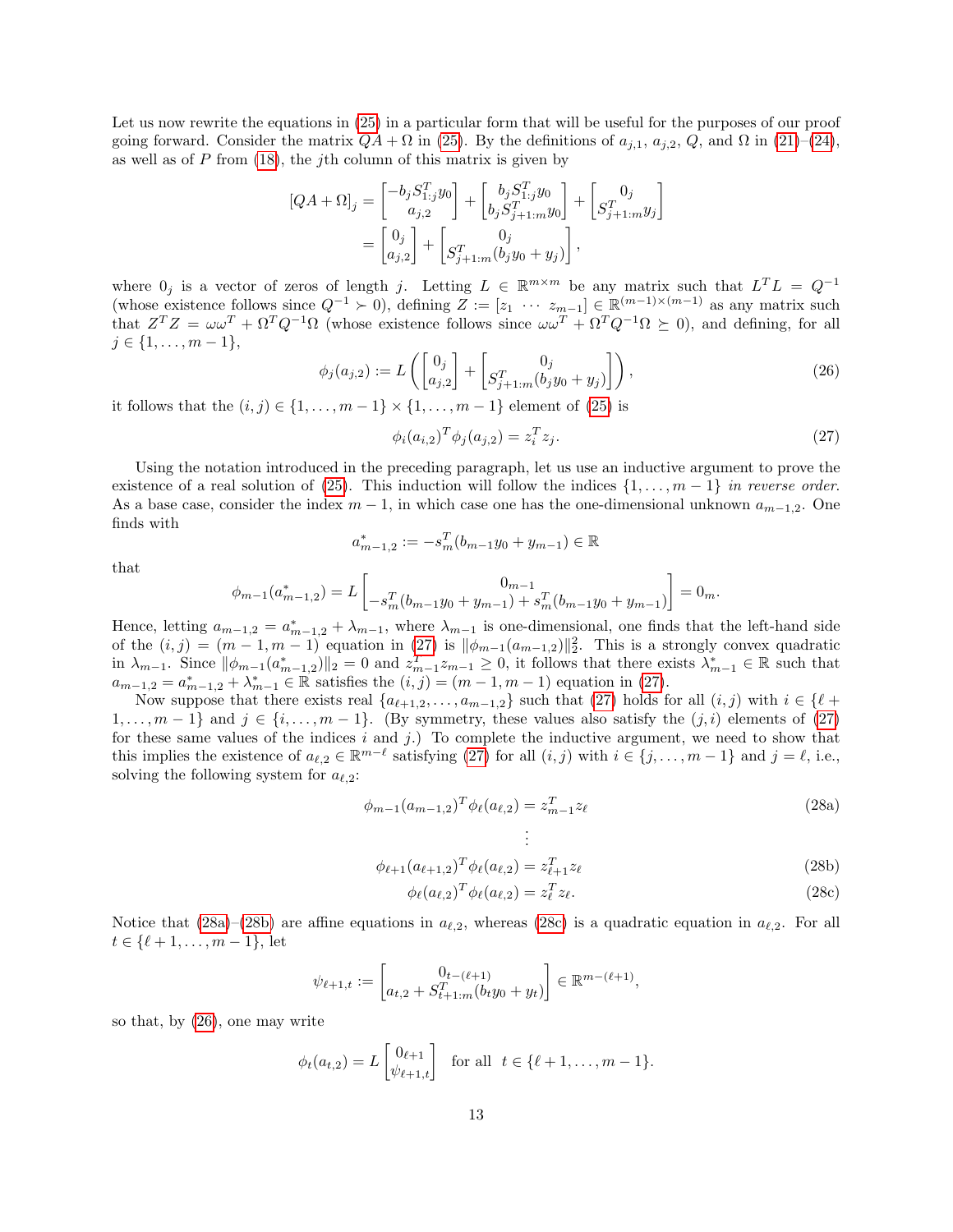Our strategy is first to find  $a_{\ell,2}^* \in \mathbb{R}^{m-\ell}$  satisfying  $(28a)-(28b)$  $(28a)-(28b)$  $(28a)-(28b)$  such that

<span id="page-13-3"></span>
$$
a_{\ell,2}^* + S_{\ell+1:m}^T(b_{\ell}y_0 + y_{\ell}) \in \text{span}\left\{ \begin{bmatrix} 0 \\ \psi_{\ell+1,\ell+1} \end{bmatrix}, \dots, \begin{bmatrix} 0 \\ \psi_{\ell+1,m-1} \end{bmatrix} \right\}
$$
(29)

and (cf. [\(28c\)](#page-12-3))

<span id="page-13-0"></span>
$$
\phi_{\ell}(a_{\ell,2}^*)^T \phi_{\ell}(a_{\ell,2}^*) \le z_{\ell}^T z_{\ell}.
$$
\n(30)

Once this is done, we will argue the existence of a nonzero vector  $\bar{a}_{\ell,2} \in \mathbb{R}^{m-\ell}$  such that  $a^*_{\ell,2} + \lambda_{\ell} \bar{a}_{\ell,2}$  satisfies [\(28a\)](#page-12-1)–[\(28b\)](#page-12-2) for arbitrary one-dimensional  $\lambda_{\ell}$ . From here, it will follow by the fact that the left-hand side of [\(28c\)](#page-12-3) is a strongly convex quadratic in the unknown  $\lambda_{\ell}$  and the fact that [\(30\)](#page-13-0) holds that we can claim that there exists  $\lambda_{\ell}^* \in \mathbb{R}$  such that  $a_{\ell,2} = a_{\ell,2}^* + \lambda_{\ell}^* \bar{a}_{\ell,2} \in \mathbb{R}^{m-\ell}$  satisfies [\(28\)](#page-12-5).

To achieve the goals of the previous paragraph, first let c be the column rank of  $[\psi_{\ell+1,\ell+1} \cdots \psi_{\ell+1,m-1}]$ so that there exists  $\{t_1, \ldots, t_c\} \subseteq \{\ell + 1, \ldots, m - 1\}$  with

<span id="page-13-4"></span>
$$
\operatorname{span}\left\{ \begin{bmatrix} 0 \\ \psi_{\ell+1,t_1} \end{bmatrix}, \dots, \begin{bmatrix} 0 \\ \psi_{\ell+1,t_c} \end{bmatrix} \right\} = \operatorname{span}\left\{ \begin{bmatrix} 0 \\ \psi_{\ell+1,\ell+1} \end{bmatrix}, \dots, \begin{bmatrix} 0 \\ \psi_{\ell+1,m-1} \end{bmatrix} \right\}.
$$
 (31)

For completeness, let us first consider the extreme case when  $c = 0$ . In this case,

<span id="page-13-1"></span>
$$
\psi_{\ell+1,t} = 0_{m-(\ell+1)} \text{ and } \phi_t(a_{t,2}) = 0_m \text{ for all } t \in \{\ell+1,\ldots,m-1\}. \tag{32}
$$

Hence, by our induction hypothesis, it follows from [\(27\)](#page-12-0) and [\(32\)](#page-13-1) that

<span id="page-13-2"></span>
$$
z_t = 0_{m-1} \text{ for all } t \in \{\ell+1, \dots, m-1\}. \tag{33}
$$

Consequently from [\(32\)](#page-13-1) and [\(33\)](#page-13-2), the affine equations [\(28a\)](#page-12-1)–[\(28b\)](#page-12-2) are satisfied by any  $a_{\ell,2}^* \in \mathbb{R}^{m-\ell}$ . In particular, one can choose

$$
a_{\ell,2}^* = -S_{\ell+1:m}^T(b_{\ell}y_0 + y_{\ell}),
$$

and find by [\(26\)](#page-12-4) that

$$
\phi_{\ell}(a_{\ell,2}^*) = L\left(\begin{bmatrix} 0_{\ell} & 0_{\ell} \\ a_{\ell,2}^* + S_{\ell+1:m}^T(b_{\ell}y_0 + y_{\ell}) \end{bmatrix}\right) = 0_m,
$$
\n(34)

which shows that this choice satisfies [\(30\)](#page-13-0). Now consider the case when  $c > 0$ . For  $a_{\ell,2}^*$  to satisfy [\(29\)](#page-13-3), it follows with [\(31\)](#page-13-4) that we must have

<span id="page-13-5"></span>
$$
a_{\ell,2}^* + S_{\ell+1:m}^T(b_{\ell}y_0 + y_{\ell}) = \begin{bmatrix} 0 & \cdots & 0 \\ \psi_{\ell+1,t_1} & \cdots & \psi_{\ell+1,t_c} \end{bmatrix} \beta_{\ell},
$$
\n(35)

where  $\beta_{\ell}$  has length c. Choosing

<span id="page-13-7"></span>
$$
\beta_{\ell} := \left( \begin{bmatrix} 0_{\ell+1} & \cdots & 0_{\ell+1} \\ \psi_{\ell+1,t_1} & \cdots & \psi_{\ell+1,t_c} \end{bmatrix}^T L^T L \begin{bmatrix} 0_{\ell+1} & \cdots & 0_{\ell+1} \\ \psi_{\ell+1,t_1} & \cdots & \psi_{\ell+1,t_c} \end{bmatrix} \right)^{-1} \begin{bmatrix} z_{t_1}^T \\ \vdots \\ z_{t_c}^T \end{bmatrix} z_{\ell} \in \mathbb{R}^c, \tag{36}
$$

it follows with [\(35\)](#page-13-5) that, for any  $t \in \{t_1, \ldots, t_c\}$ , one finds

<span id="page-13-6"></span>
$$
\phi_t(a_{t,2})^T \phi_\ell(a_{\ell,2}^*) = \begin{bmatrix} 0_{\ell+1} \\ \psi_{\ell+1,t} \end{bmatrix}^T L^T L \begin{bmatrix} 0_\ell \\ a_{\ell,2}^* + S_{\ell+1:m}^T (b_\ell y_0 + y_\ell) \end{bmatrix}
$$
\n
$$
= \begin{bmatrix} 0_{\ell+1} \\ \psi_{\ell+1,t} \end{bmatrix}^T L^T L \begin{bmatrix} 0_{\ell+1} & \cdots & 0_{\ell+1} \\ \psi_{\ell+1,t_1} & \cdots & \psi_{\ell+1,t_c} \end{bmatrix} \beta_\ell = z_t^T z_\ell.
$$
\n(37)

We shall now prove that, for any  $t \in \{\ell+1,\ldots,m-1\}\setminus\{t_1,\ldots,t_c\}$ , one similarly finds that  $\phi_t(a_{t,2})^T\phi_{\ell}(a_{\ell,2}^*)$  $z_t^T z_\ell$ . Toward this end, first notice that for any such t it follows from [\(31\)](#page-13-4) that  $\psi_{\ell+1,t} = [\psi_{\ell+1,t_1} \cdots \psi_{\ell+1,t_c}] \gamma_{\ell,t}$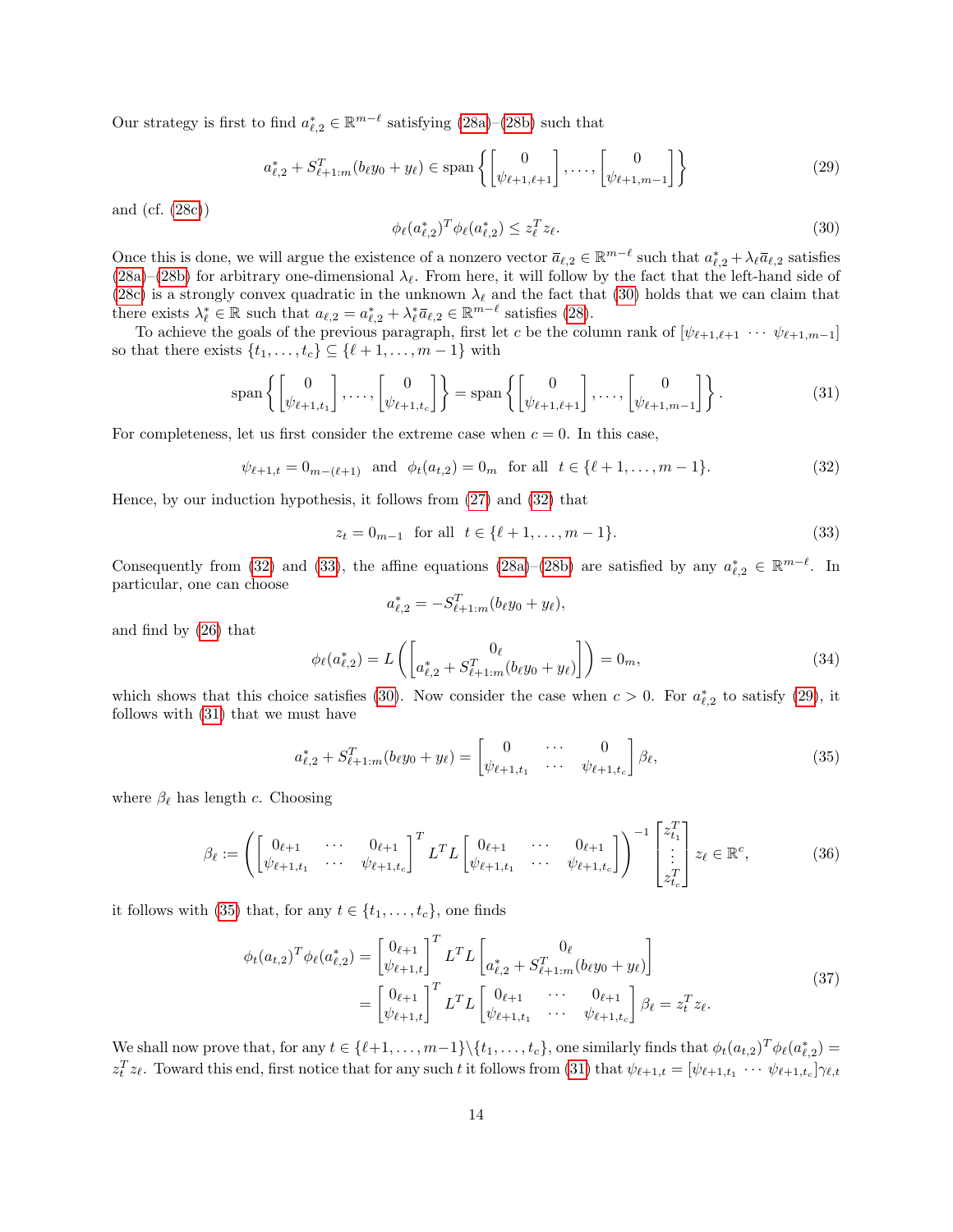for some  $\gamma_{\ell,t} \in \mathbb{R}^c$ . Combining the relationship [\(31\)](#page-13-4) along with the inductive hypothesis that, for any pair  $(i, j)$  with  $i \in \{\ell + 1, \ldots, m - 1\}$  and  $j \in \{i, \ldots, m - 1\}$ , one has

<span id="page-14-1"></span>
$$
\begin{bmatrix} 0_{\ell+1} \\ \psi_{\ell+1,i} \end{bmatrix}^T L^T L \begin{bmatrix} 0_{\ell+1} \\ \psi_{\ell+1,j} \end{bmatrix} = \phi_i (a_{i,2})^T \phi_j (a_{j,2}) = z_i^T z_j,
$$
\n(38)

,

it follows with the positive definiteness of  $Q^{-1} = L^T L$  that

<span id="page-14-0"></span>
$$
\operatorname{rank}\left(\begin{bmatrix} z_{\ell+1} & \cdots & z_{m-1} \end{bmatrix}\right) = \operatorname{rank}\left(\begin{bmatrix} \phi_{\ell+1}(a_{\ell+1,2}) & \cdots & \phi_{m-1}(a_{m-1,2}) \end{bmatrix}\right)
$$

$$
= \operatorname{rank}\left(\begin{bmatrix} \phi_{t_1}(a_{t_1,2}) & \cdots & \phi_{t_c}(a_{t_c,2}) \end{bmatrix}\right)
$$

$$
= \operatorname{rank}\left(\begin{bmatrix} z_{t_1} & \cdots & z_{t_c} \end{bmatrix}\right) = c.
$$
(39)

From [\(39\)](#page-14-0), it follows that for any  $t \in \{\ell + 1, \ldots, m - 1\} \setminus \{t_1, \ldots, t_c\}$  there exists  $\overline{\gamma}_{\ell,t} \in \mathbb{R}^c$  such that  $z_t = [z_{t_1} \cdots z_{t_c}] \bar{\gamma}_{\ell,t}$ . Combining the definitions of  $\gamma_{\ell,t}$  and  $\bar{\gamma}_{\ell,t}$  along with [\(38\)](#page-14-1), it follows for any such t that

$$
\gamma_{\ell,t}^T \begin{bmatrix} 0_{\ell+1} & \cdots & 0_{\ell+1} \\ \psi_{\ell+1,t_1} & \cdots & \psi_{\ell+1,t_c} \end{bmatrix}^T L^T L \begin{bmatrix} 0_{\ell+1} & \cdots & 0_{\ell+1} \\ \psi_{\ell+1,t_1} & \cdots & \psi_{\ell+1,t_c} \end{bmatrix}
$$
  
\n
$$
= \begin{bmatrix} 0_{\ell+1} \\ \psi_{\ell+1,t} \end{bmatrix}^T L^T L \begin{bmatrix} 0_{\ell+1} & \cdots & 0_{\ell+1} \\ \psi_{\ell+1,t_1} & \cdots & \psi_{\ell+1,t_c} \end{bmatrix}
$$
  
\n
$$
= z_t^T \begin{bmatrix} z_{t_1} & \cdots & z_{t_c} \end{bmatrix}
$$
  
\n
$$
= \bar{\gamma}_{\ell,t}^T \begin{bmatrix} z_{t_1} & \cdots & z_{t_c} \end{bmatrix}^T \begin{bmatrix} z_{t_1} & \cdots & z_{t_c} \end{bmatrix}
$$
  
\n
$$
= \bar{\gamma}_{\ell,t}^T \begin{bmatrix} 0_{\ell+1} & \cdots & 0_{\ell+1} \\ \psi_{\ell+1,t_1} & \cdots & \psi_{\ell+1,t_c} \end{bmatrix}^T L^T L \begin{bmatrix} 0_{\ell+1} & \cdots & 0_{\ell+1} \\ \psi_{\ell+1,t_1} & \cdots & \psi_{\ell+1,t_c} \end{bmatrix}
$$

from which it follows that  $\gamma_\ell = \bar{\gamma}_\ell$ . Thus, with [\(37\)](#page-13-6) and the definitions of  $\gamma_\ell$  and  $\bar{\gamma}_\ell$ , it follows for any  $t \in \{\ell + 1, \ldots, m - 1\} \backslash \{t_1, \ldots, t_c\}$  that

$$
\phi_t(a_{t,2})^T \phi_\ell(a_{\ell,2}^*) = \begin{bmatrix} 0_{\ell+1} \\ \psi_{\ell+1,t} \end{bmatrix}^T L^T L \begin{bmatrix} 0_\ell \\ a_{\ell,2}^* + S_{\ell+1:m}^T (b_\ell y_0 + y_\ell) \end{bmatrix}
$$
  
\n
$$
= \gamma_{\ell,t}^T \begin{bmatrix} 0_{\ell+1} & \cdots & 0_{\ell+1} \\ \psi_{\ell+1,t_1} & \cdots & \psi_{\ell+1,t_c} \end{bmatrix}^T L^T L \begin{bmatrix} 0_\ell \\ a_{\ell,2}^* + S_{\ell+1:m}^T (b_\ell y_0 + y_\ell) \end{bmatrix}
$$
  
\n
$$
= \gamma_{\ell,t}^T \begin{bmatrix} z_{t_1} & \cdots & z_{t_c} \end{bmatrix}^T z_\ell
$$
  
\n
$$
= \bar{\gamma}_{\ell,t}^T \begin{bmatrix} z_{t_1} & \cdots & z_{t_c} \end{bmatrix}^T z_\ell = z_t^T z_\ell,
$$

Combining this with [\(37\)](#page-13-6), it follows that  $a_{\ell,2}^*$  from [\(35\)](#page-13-5) with  $\beta_{\ell}$  from [\(36\)](#page-13-7) satisfies [\(28a\)](#page-12-1)–[\(28b\)](#page-12-2), as desired. Let us show now that this  $a_{\ell,2}^*$  also satisfies [\(30\)](#page-13-0). Indeed, by [\(35\)](#page-13-5), [\(36\)](#page-13-7), and [\(38\)](#page-14-1), it follows that

$$
\begin{split}\n&\phi_{\ell}(a_{\ell,2}^{*})^{T}\phi_{\ell}(a_{\ell,2}^{*}) \\
&= \left[a_{\ell,2}^{*} + S_{\ell+1:m}^{T}(b_{\ell}y_{0} + y_{\ell})\right]^{T} L^{T} L\left[a_{\ell,2}^{*} + S_{\ell+1:m}^{T}(b_{\ell}y_{0} + y_{\ell})\right] \\
&= \beta_{\ell}^{T}\left[\begin{array}{cccc}0_{\ell+1} & \cdots & 0_{\ell+1} \\ \psi_{\ell+1,t_{1}} & \cdots & \psi_{\ell+1,t_{c}}\end{array}\right]^{T} L^{T} L\left[\begin{array}{cccc}0_{\ell+1} & \cdots & 0_{\ell+1} \\ \psi_{\ell+1,t_{1}} & \cdots & \psi_{\ell+1,t_{c}}\end{array}\right] \beta_{\ell} \\
&= z_{\ell}^{T}\left[\begin{array}{cccc}z_{t_{1}}^{T} \\ \vdots \\ z_{t_{c}}^{T}\end{array}\right]^{T}\left(\left[\begin{array}{cccc}0_{\ell+1} & \cdots & 0_{\ell+1} \\ \psi_{\ell+1,t_{1}} & \cdots & \psi_{\ell+1,t_{c}}\end{array}\right]^{T} L^{T} L\left[\begin{array}{cccc}0_{\ell+1} & \cdots & 0_{\ell+1} \\ \psi_{\ell+1,t_{1}} & \cdots & \psi_{\ell+1,t_{c}}\end{array}\right]\right)^{-1}\left[\begin{array}{cccc}z_{t_{1}}^{T} \\ \vdots \\ z_{t_{c}}^{T}\end{array}\right]z_{\ell}\n\end{split}
$$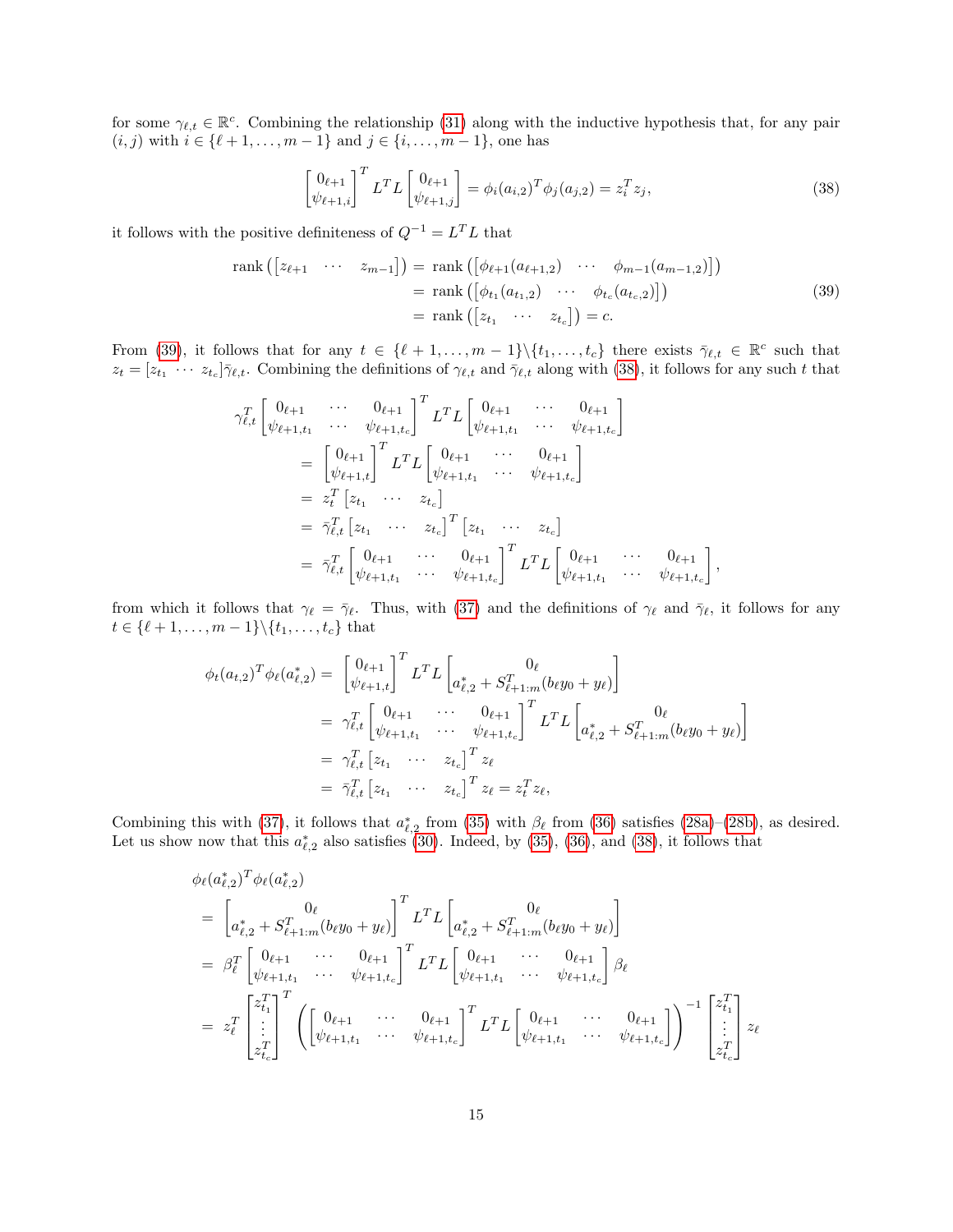$$
= z_{\ell}^{T} \begin{bmatrix} z_{t_1}^{T} \\ \vdots \\ z_{t_c}^{T} \end{bmatrix}^{T} \left( \begin{bmatrix} z_{t_1}^{T} \\ \vdots \\ z_{t_c}^{T} \end{bmatrix} \begin{bmatrix} z_{t_1} & \dots & z_{t_c} \end{bmatrix} \right)^{-1} \begin{bmatrix} z_{t_1}^{T} \\ \vdots \\ z_{t_c}^{T} \end{bmatrix} z_{\ell} \leq z_{\ell}^{T} z_{\ell},
$$

where the last inequality comes from the fact that the eigenvalues of

$$
\begin{bmatrix} z_{\ell_1} & \cdots & z_{\ell_c} \end{bmatrix} \left( \begin{bmatrix} z_{\ell_1}^T \\ \vdots \\ z_{\ell_c}^T \end{bmatrix} \begin{bmatrix} z_{\ell_1} & \cdots & z_{\ell_c} \end{bmatrix} \right)^{-1} \begin{bmatrix} z_{\ell_1}^T \\ \vdots \\ z_{\ell_c}^T \end{bmatrix}
$$

all lie in the set  $\{0,1\}$ . (As an aside, one finds that the inequality above is strict if  $z_{\ell} \notin \text{span}\{z_{t_1}, \ldots, z_{t_c}\}$ .) Hence, we have shown that  $a_{\ell,2}^*$  from [\(35\)](#page-13-5) satisfies [\(30\)](#page-13-0).

As previously mentioned (in the text following [\(30\)](#page-13-0)), our goal now is to show that there exists a nonzero vector  $\bar{a}_{\ell,2} \in \mathbb{R}^{m-\ell}$  such that  $a^*_{\ell,2} + \lambda_{\ell} \bar{a}_{\ell,2}$  satisfies  $(28a)-(28b)$  $(28a)-(28b)$  $(28a)-(28b)$  for arbitrary  $\lambda_{\ell}$ . From  $(28a)-(28b)$ , such an  $\bar{a}_{\ell,2} \in \mathbb{R}^{m-\ell}$  must satisfy

<span id="page-15-2"></span>
$$
\begin{bmatrix}\n0_{\ell+1} & \cdots & 0_{\ell+1} \\
\psi_{\ell+1,\ell+1} & \cdots & \psi_{\ell+1,m-1}\n\end{bmatrix}^T L^T L \begin{bmatrix}\n0_{\ell} \\
\bar{a}_{\ell,2}\n\end{bmatrix} = 0_{m-(\ell+1)}.
$$
\n(40)

Since

<span id="page-15-1"></span>
$$
\begin{bmatrix}\n0_{\ell+1} & \cdots & 0_{\ell+1} \\
\psi_{\ell+1} & \cdots & \psi_{m-1}\n\end{bmatrix}^T L^T L \in \mathbb{R}^{(m-(\ell+1)) \times m},
$$
\n(41)

it follows that this matrix has a null space of dimension at least  $\ell + 1$ , i.e., there exist at least  $\ell + 1$  linearly independent vectors in  $\mathbb{R}^m$  belonging to the null space of this matrix. Let  $N_{\ell+1} \in \mathbb{R}^{m \times (\ell+1)}$  be a matrix whose columns are  $\ell + 1$  linearly independent vectors in  $\mathbb{R}^m$  lying in the null space of [\(41\)](#page-15-1). Since this null space matrix has  $\ell + 1$  columns, there exists a nonzero vector  $\zeta_{\ell+1} \in \mathbb{R}^{\ell+1}$  such that the first  $\ell$  elements of  $N_{\ell+1}\zeta_{\ell+1}$  are zero. Letting

$$
[\bar{a}_{\ell,2}]_t := [N_{\ell+1}\zeta_{\ell+1}]_{\ell+t} \text{ for all } t \in \{1,\ldots,m-\ell\},
$$

one finds that  $\bar{a}_{\ell,2}$  satisfies [\(40\)](#page-15-2), as desired. Consequently, as stated in the text following [\(30\)](#page-13-0), it follows by the fact that the left-hand side of [\(28c\)](#page-12-3) is a strongly convex quadratic in the unknown  $\lambda_{\ell}$  and the fact that [\(30\)](#page-13-0) holds that we can claim that there exists  $\lambda_{\ell}^* \in \mathbb{R}$  such that  $a_{\ell,2} = a_{\ell,2}^* + \lambda_{\ell}^* \bar{a}_{\ell,2} \in \mathbb{R}^{m-\ell}$  satisfies [\(28\)](#page-12-5).

Combining all previous aspects of the proof, we have shown the existence of  $A \in \mathbb{R}^{m \times (m-1)}$  and  $b \in \mathbb{R}^{m-1}$ such that, with  $\tilde{Y}_{1:m} \in \mathbb{R}^{n \times m}$  defined as in [\(14\)](#page-9-1), the equations [\(16\)](#page-11-1) hold. The remaining desired conclusions of the theorem, namely, that [\(17\)](#page-9-3) holds and that  $BFGS(W, S_{0:m}, Y_{0:m}) = BFGS(W, S_{1:m}, \tilde{Y}_{1:m})$ , follow from the existence of  $\tilde{Y}_{1:m} \in \mathbb{R}^{n \times m}$  (that we have proved), the fact that the equations in [\(17\)](#page-9-3) are a subset of the equations in [\(19a\)](#page-10-1), and the fact that [\(16\)](#page-11-1) were derived explicitly to ensure that, with  $\tilde{Y}_{1:m}$  satisfying [\(14\)](#page-9-1), one would find that [\(13\)](#page-9-0) holds.  $\Box$ 

## <span id="page-15-0"></span>3.4 Implementing Agg-BFGS

We now discuss how one may implement our  $Agg-BFGS$  scheme to iteratively aggregate displacement information in the context of an optimization algorithm employing BFGS approximations. We also discuss the dominant computational costs of applying the scheme, and comment on certain numerical considerations that one should take into account in a software implementation. The procedures presented in this section are guided by our proof of Theorem [3.2.](#page-9-4)

As will become clear in our overall approach, in contrast to a traditional limited-memory scheme in which one always maintains the most recent curvature pairs to define an (inverse) Hessian approximation, the pairs used in our approach might come from a subset of all previous iterations, with the gradient displacement vectors potentially having been modified through our aggregation mechanism. For concreteness, suppose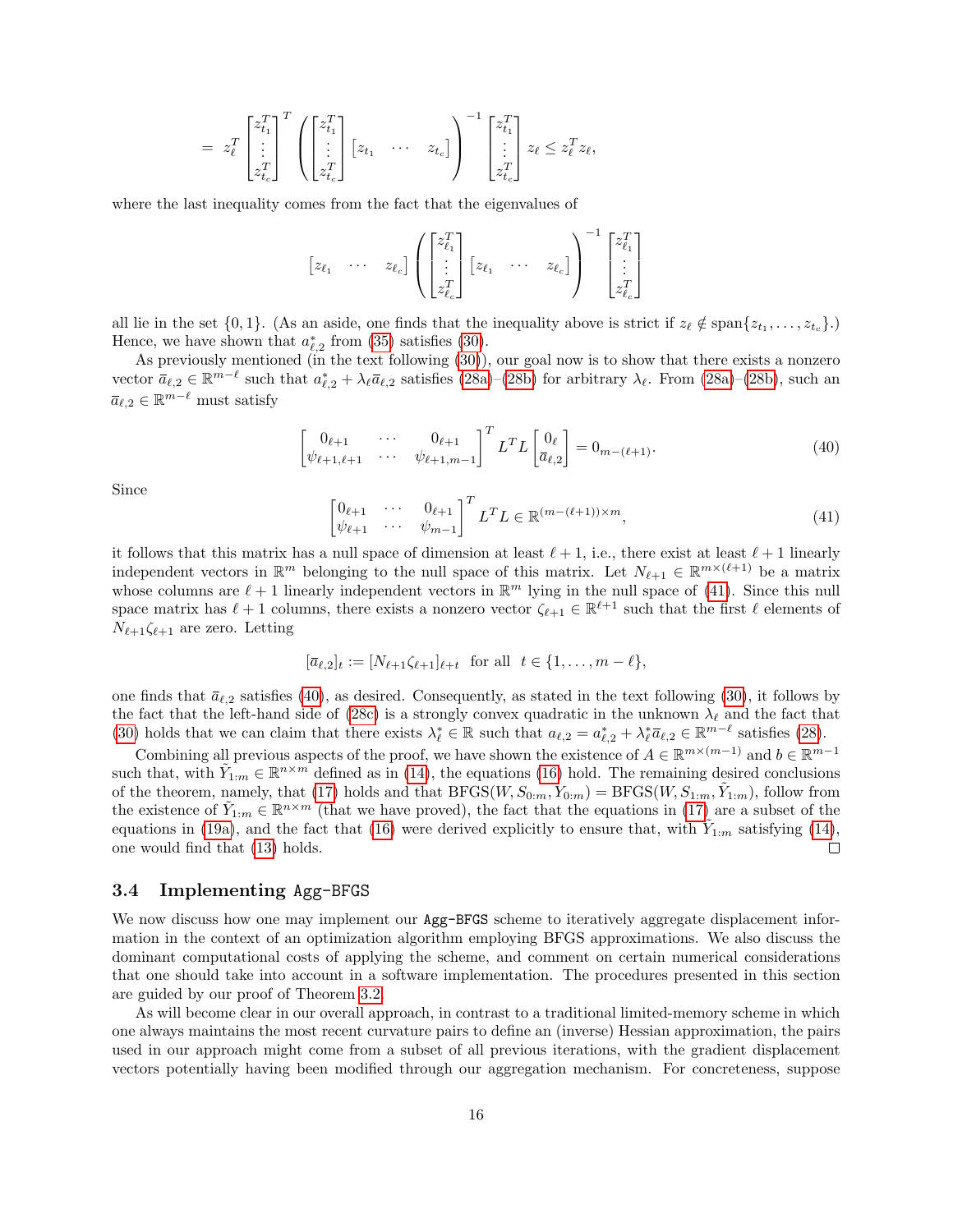that during the course of the run of an optimization algorithm for solving [\(1\)](#page-3-0), one has accumulated a set of curvature pairs, stored in the sets

$$
\mathcal{S} := \{s_{k_0}, \dots, s_{k_{m-1}}\} \text{ and } \mathcal{Y} := \{y_{k_0}, \dots, y_{k_{m-1}}\}
$$

where  $\{k_i\}_{i=0}^{m-1} \subset \mathbb{N}$  with  $k_i < k_{i+1}$  for all  $i \in \{0, \ldots, m-2\}$ , such that the vectors in the former set (i.e., the iterate displacements) are linearly independent. (Here, the elements of  $\mathcal Y$  are not necessarily the gradient displacements computed in iterations  $\{k_0, \ldots, k_{m-1}\}\,$ , but, for simplicity of notation, we write them as such even though they might have been modified during a previous application of our aggregation scheme.) Then suppose that a new curvature pair  $(s_{k_m}, y_{k_m})$  for  $k_m \in \mathbb{N}$  with  $k_{m-1} < k_m$  has been made available. Our goal in this section is to show how one may add and, if needed, aggregate the information in these pairs in order to form new sets

$$
\tilde{\mathcal{S}} \subseteq \mathcal{S} \cup \{s_{k_m}\} \text{ and } \tilde{\mathcal{Y}}
$$

such that

- (i) the sets  $\tilde{\mathcal{S}}$  and  $\tilde{\mathcal{Y}}$  have the same cardinality, which is either m or  $m+1$ ,
- (ii) the vectors in the set  $\tilde{\mathcal{S}}$  are linearly independent, and
- (iii) the BFGS inverse Hessian approximation generated from the data in  $(S \cup \{s_{k_m}\}, \mathcal{Y} \cup \{y_{k_m}\})$  is the same as the approximation generated from  $(\tilde{S}, \tilde{Y})$ .

As in the previous section, we shall henceforth simplify the subscript notation and refer to the "previously stored" displacement vectors as those in the sets  $\{s_0, \ldots, s_{m-1}\}\$  and  $\{y_0, \ldots, y_{m-1}\}\$ , and refer to the "newly computed" curvature pair as  $(s_m, y_m)$ .

Once the newly computed pair  $(s_m, y_m)$  is available, there are three cases.

Case 1. The set of vectors  $\{s_0, s_1, \ldots, s_m\}$  is linearly independent. In this case, one simply adds the new curvature pair, which leads to the  $(m + 1)$ -element sets

$$
\tilde{\mathcal{S}} = \{s_0, \ldots, s_{m-1}, s_m\} \text{ and } \tilde{\mathcal{Y}} = \{y_0, \ldots, y_{m-1}, y_m\}.
$$

Notice that if  $m = n$ , then this case is not possible.

Case 2. The new iterate displacement vector  $s_m$  is parallel to the most recently stored iterate displacement vector, i.e.,  $s_{m-1} = \tau s_m$  for some  $\tau \in \mathbb{R}$ . In this case, one should discard the most recently stored pair and replace it with the newly computed one, which leads to the  $m$ -element sets

$$
\tilde{S} = \{s_0, \ldots, s_{m-2}, s_m\}
$$
 and  $\tilde{\mathcal{Y}} = \{y_0, \ldots, y_{m-2}, y_m\}.$ 

This choice is justified by Theorem [3.1.](#page-6-2)

Case 3. For some  $j \in \{0, \ldots, m-2\}$ , an iterate displacement vector  $s_j$  lies in the span of the subsequent iterate displacements vectors, i.e.,  $s_j \in \text{span}\{s_{j+1}, \ldots, s_m\}$ . In this case, one should apply our aggregation scheme to determine the vectors  $\{\tilde{y}_{j+1}, \ldots, \tilde{y}_m\}$ , then remove the pair  $(s_j, y_j)$ , leading to the m-element sets

$$
\tilde{\mathcal{S}} = \{s_0, \ldots, s_{j-1}, s_{j+1}, \ldots, s_m\}
$$
 and  $\tilde{\mathcal{Y}} = \{y_0, \ldots, y_{j-1}, \tilde{y}_{j+1}, \ldots, \tilde{y}_m\}.$ 

This choice is justified by Theorem [3.2.](#page-9-4)

Computationally, the first step is to determine which of the three cases occurs. One way to do this efficiently is to maintain a Cholesky factorization of an inner product matrix corresponding to the previously stored iterate displacement vectors, then attempt to add to it a new row/column corresponding to the newly computed iterate displacement, checking whether the procedure breaks down. Specifically, before considering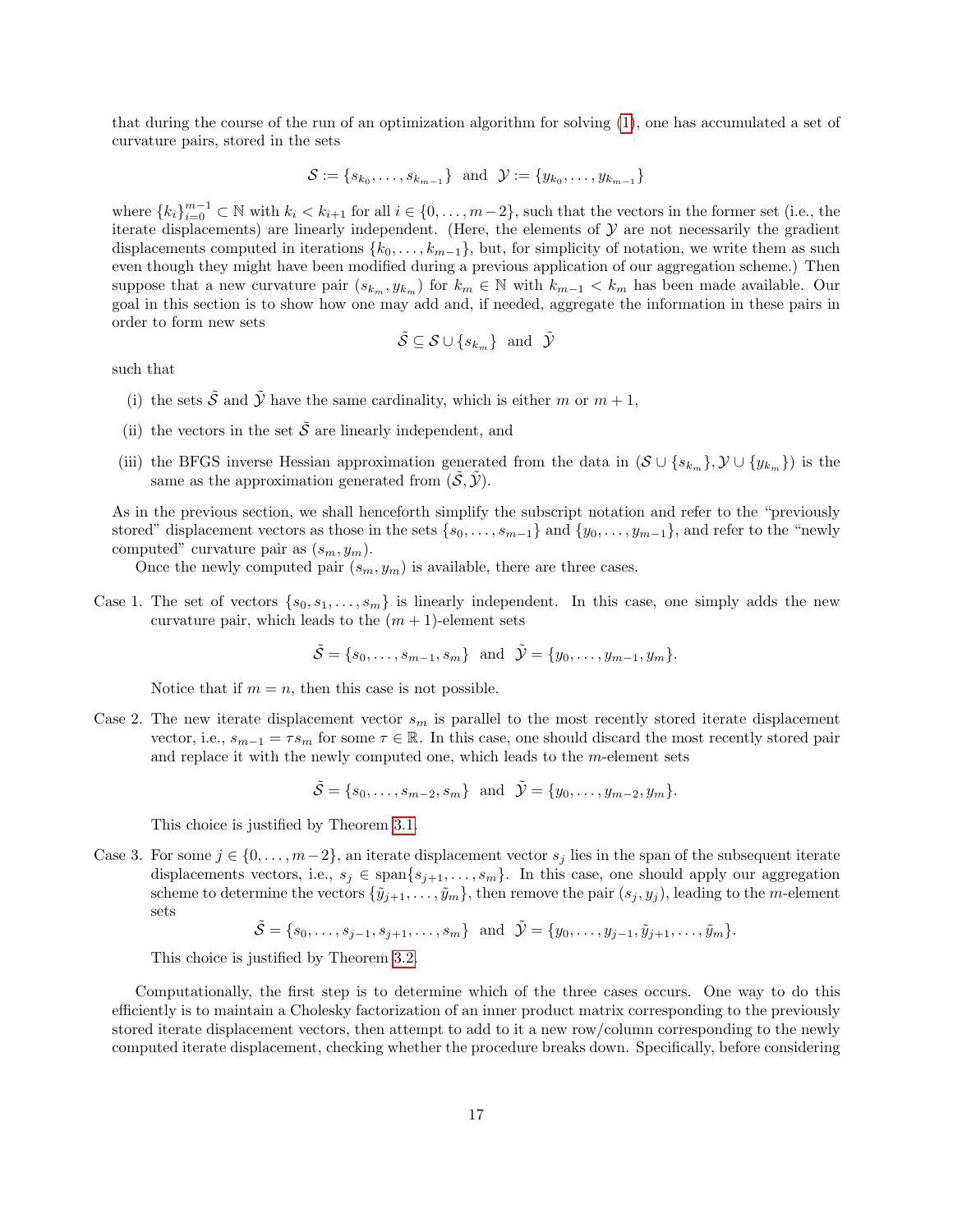the newly computed pair  $(s_m, y_m)$ , suppose that one has a lower triangular matrix  $\Theta \in \mathbb{R}^{m \times m}$  with positive diagonal elements such that

<span id="page-17-0"></span>
$$
\begin{bmatrix} s_{m-1} & \cdots & s_0 \end{bmatrix}^T \begin{bmatrix} s_{m-1} & \cdots & s_0 \end{bmatrix} = \Theta \Theta^T,
$$
\n(42)

which exists due to the fact that the vectors  $\{s_0, \ldots, s_{m-1}\}\$  are linearly independent. A Cholesky factorization of an augmented inner product matrix would consist of a scalar  $\mu \in \mathbb{R}_{>0}$ , vector  $\delta \in \mathbb{R}^m$ , and lower triangular matrix  $\Delta \in \mathbb{R}^{m \times m}$  such that

<span id="page-17-1"></span>
$$
\begin{bmatrix} s_m & s_{m-1} & \cdots & s_0 \end{bmatrix}^T \begin{bmatrix} s_m & s_{m-1} & \cdots & s_0 \end{bmatrix} = \begin{bmatrix} \mu & \Delta \\ \delta & \Delta \end{bmatrix} \begin{bmatrix} \mu & \delta^T \\ \Delta^T \end{bmatrix} . \tag{43}
$$

As is well known, equating terms in [\(42\)](#page-17-0) and [\(43\)](#page-17-1) one must have  $\mu = ||s_m||$ ,  $\delta^T = [s_m^T s_{m-1} \cdots s_m^T s_0]/\mu$ , and  $\Delta \Delta^T = \Theta \Theta^T - \delta \delta^T$ , meaning that  $\Delta$  can be obtained from  $\Theta$  through a *rank-one downdate*; e.g., see [\[17\]](#page-22-18). If this downdate does not break down—meaning that all diagonal elements of ∆ are computed to be positive—then one is in Case 1 and the newly updated Cholesky factorization has been made available when yet another curvature pair is considered (after a subsequent optimization algorithm iteration). On the other hand, if the downdate does break down, then it is due to a computed diagonal element being equal to zero. This means that, for some smallest  $i \in \{1, \ldots, m\}$ , one has found a lower triangular matrix  $\Xi \in \mathbb{R}^{i \times i}$  with positive diagonal elements and a vector  $\zeta \in \mathbb{R}^i$  such that

<span id="page-17-2"></span>
$$
\begin{bmatrix} s_m & s_{m-1} & \cdots & s_{m-i} \end{bmatrix}^T \begin{bmatrix} s_m & s_{m-1} & \cdots & s_{m-i} \end{bmatrix} = \begin{bmatrix} \Xi & b \ \xi^T & 0 \end{bmatrix} \begin{bmatrix} \Xi^T & \xi \ 0 & 0 \end{bmatrix} . \tag{44}
$$

Letting  $\tau \in \mathbb{R}^i$  be the unique vector satisfying  $\Xi^T \tau = \xi$ , one finds that the vector  $[\tau, -1]^T$  lies in the null space of [\(44\)](#page-17-2), from which it follows that

$$
\begin{bmatrix} s_m & s_{m-1} & \cdots & s_{m-i+1} \end{bmatrix} \tau = s_{m-i},
$$

where the first element of  $\tau$  must be nonzero since  $\{s_{m-1}, \ldots, s_{m-i}\}$  is a set of linearly independent vectors. If the breakdown occurs for  $i = 1$ , then one is in Case 2. If the breakdown occurs for  $i > 1$ , then one is in Case 3 with the vector  $\tau$  that one needs to apply our aggregation scheme to remove the pair  $(s_{m-i}, y_{m-i})$ .

Before moving forward, notice that if the breakdown occurs in the rank-one downdate as described in the previous paragraph, then one can continue with standard Cholesky factorization updating procedures in order to have the factorization of

$$
\begin{bmatrix} s_m & \cdots & s_{m-i+1} & s_{m-i-1} & \cdots & s_0 \end{bmatrix}^T \begin{bmatrix} s_m & \cdots & s_{m-i+1} & s_{m-i-1} & \cdots & s_0 \end{bmatrix}
$$

available in subsequent iterations. For brevity and since it is outside of our main scope, we do not discuss this in detail. Overall, the computational costs so far are  $\mathcal{O}(mn)$  (for computing the inner products  ${s_m^T s_{m-1}, \ldots, s_m^T s_0}$ ) plus  $\mathcal{O}(m^2)$  (for updating the Cholesky factorization and, in Case 2 or Case 3, computing  $\tau$ ).

If Case 1 occurs, then no additional computation is necessary; one simply adds the new curvature pair as previously described. Similarly, if Case 2 occurs, then again no additional computation is necessary; one simply replaces the most recent stored pair with the newly computed one. Therefore, we may assume for the remainder of this section that Case 3 occurs, we have identified an index  $j (= m - i \text{ using the notation})$ above) such that  $s_j \in \text{span}\{s_{j+1},\ldots,s_m\}$ , and we have a vector  $\tau \in \mathbb{R}^{m-j}$  such that  $s_j = S_{j+1:m}\tau$ . Our goal in this case is to apply our aggregation scheme to modify the gradient displacement vectors  $\{y_{j+1}, \ldots, y_m\}$ in order to compute

<span id="page-17-3"></span>
$$
\tilde{Y}_{j+1:m} = W_{0:j-1}^{-1} S_{j+1:m} \begin{bmatrix} A & 0 \end{bmatrix} + y_0 \begin{bmatrix} b \\ 0 \end{bmatrix}^T + Y_{j+1:m}, \tag{45}
$$

where  $W_{0:j-1}$  represents the BFGS inverse Hessian approximation defined by some initial positive definite matrix  $W \succ 0$  and the curvature pairs  $\{s_i, y_i\}_{i=0}^{j-1}$ , and where  $A \in \mathbb{R}^{(m-j)\times(m-j-1)}$  and  $b \in \mathbb{R}^{m-j-1}$  are the unknowns to be determined.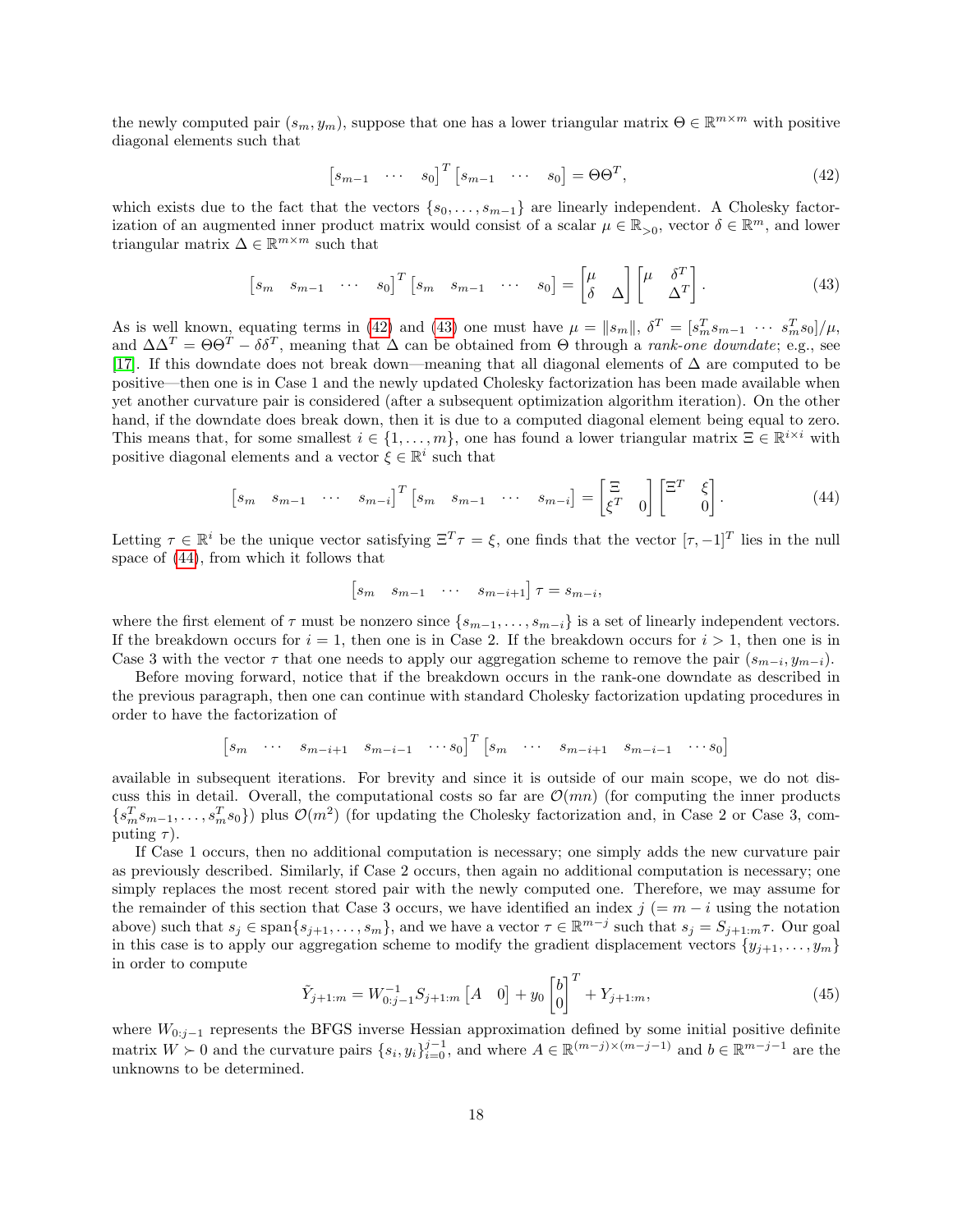For simplicity in the remainder of this section, let us suppose that  $j = 0$  so that the pair  $(s_0, y_0)$  is to be removed as in the notation of §[3.2](#page-8-3) and §[3.3.](#page-9-5) As one might expect, this is the value of j for which the computational costs of computing  $A \in \mathbb{R}^{m \times (m-1)}$  and  $b \in \mathbb{R}^{m-1}$  are the highest. For all other values of j, there is a cost for computing  $W_{0:j-1}^{-1}S_{j+1:m}$  as needed in [\(45\)](#page-17-3). This matrix can be computed without needing to form the BFGS Hessian approximation  $W_{0:j-1}^{-1}$ ; it can be constructed, say, by computing matrix-vector products with a compact representation of this approximation for a total cost of  $\mathcal{O}(jmn) \leq \mathcal{O}(m^2n)$ ; see §7.2 in [\[26\]](#page-23-0).

Let us now describe how one may implement our aggregation scheme such that, given  $S_{1:m}$  with full column rank,  $Y_{1:m}$ ,  $\rho_{1:m} > 0$ ,  $\tau \in \mathbb{R}^m$  satisfying  $s_0 = S_{1:m} \tau$ ,  $y_0$ , and  $\rho_0 > 0$ , one may compute the matrix  $A \in \mathbb{R}^{m \times (m-1)}$  and vector  $b \in \mathbb{R}^{m-1}$  in order to obtain  $\tilde{Y}_{1:m}$  as in [\(14\)](#page-9-1). By Theorem [3.2,](#page-9-4) it follows that real values for A and b exist to satisfy  $(16)$ . The computation of the vector b is straightforward; it can be computed by the formula [\(19b\)](#page-10-4). Assuming that the products in  $S_{1:m}^T Y_{1:m-1}$  have already been computed (at cost  $\mathcal{O}(m^2n)$ ), the cost of computing b is  $\mathcal{O}(m^2)$ .

For computing A, let us first establish some notation since the elements of this matrix will be computed with a specific order. As in the proof of Theorem [3.2,](#page-9-4) let  $A = [a_1 \cdots a_{m-1}]$  where  $a_\ell \in \mathbb{R}^m$  for all  $\ell \in \{1, \ldots, m - 1\}$ , and, as in [\(21\)](#page-11-5), let

$$
a_{\ell} = Q^{-1} \begin{bmatrix} a_{\ell,1} \\ a_{\ell,2} \end{bmatrix}
$$
, where  $a_{\ell,1} \in \mathbb{R}^{\ell}$ ,  $a_{\ell,2} \in \mathbb{R}^{m-\ell}$ , and  $Q := S_{1:m}^T W^{-1} S_{1:m} \succ 0$ .

Here and going forward, our computations require products with  $Q^{-1}$ . Rather than form this matrix explicitly, one may maintain a Cholesky factorization of Q and add/delete rows/columns—as described previously for the inner product matrix corresponding to the iterate displacements—as the iterate displacement set is updated throughout the run of the (outer) optimization algorithm. With such a factorization, products with  $Q^{-1}$  are obtained by triangular solves in a standard fashion. If  $W \succ 0$  is diagonal or defined by a limited memory approximation, then the cost of updating this factorization in each instance is  $\mathcal{O}(mn)$  (for computing  $W^{-1}s_m$ ) plus  $\mathcal{O}(m^2)$  for updating the factorization. Each backsolve costs  $\mathcal{O}(m^2)$ .

Using this established notation, let us now describe an approach for computing A. For each  $\ell \in$  $\{1,\ldots,m-1\}$ , the  $\ell$ -element vector  $a_{\ell,1}$  is given by the formula [\(22\)](#page-11-7). (As explained in the proof of The-orem [3.2,](#page-9-4) these values are set to ensure that [\(19a\)](#page-10-1) is satisfied). Assuming that  $S_{1:m}^T y_0$  has been computed at cost  $\mathcal{O}(mn)$ , the cost of computing  $\{a_{\ell,1}\}_{\ell=1}^{m-1}$  is  $\mathcal{O}(m^2)$ . As for  $\{a_{\ell,2}\}_{\ell=1}^{m-1}$  (which are set to solve the system of linear and quadratic equations comprising [\(19c\)](#page-10-3)), these are computed in reverse order, i.e., from  $\ell = m - 1$  to  $\ell = 1$ . For  $\ell = m - 1$ , the unknown  $a_{m-1,2}$  is a scalar, which one needs to compute by solving the quadratic equation [\(28c\)](#page-12-3). Assuming that a factorization of  $Q$  is available, as has been mentioned, and assuming that the elements of the right-hand side of [\(25\)](#page-11-4) have been pre-computed (at cost  $\mathcal{O}(m^3)$ ), the cost of solving this quadratic equation is  $\mathcal{O}(1)$ . For the remaining vectors, namely,  $\{a_{\ell,2}\}_{\ell=1}^{m-2}$ , one needs to compute each to solve the affine equations stated as [\(28a\)](#page-12-1)–[\(28b\)](#page-12-2) in addition to the quadratic equation [\(28c\)](#page-12-3). Following the proof of Theorem [3.2,](#page-9-4) one can compute in order for  $\ell = m - 2$  to  $\ell = 1$  the values

- (a)  $a_{\ell,2}^*$  to satisfy [\(35\)](#page-13-5)–[\(36\)](#page-13-7),
- (b)  $\bar{a}_{\ell,2}$  to form a basis of the null space of the matrix in [\(41\)](#page-15-1), which can be obtained via a QR factorization of the transpose of this matrix,
- (c) and  $\lambda_{\ell}^* \in \mathbb{R}$  such that  $a_{j,2} = a_{j,2}^* + \lambda_j^* \bar{a}_{j,2}$  solves the quadratic equation [\(28c\)](#page-12-3).

The most expensive operation in each iteration of this iterative scheme is the QR factorization of the matrix in [\(41\)](#page-15-1), which for each  $\ell$  is of size  $(m - (\ell + 1)) \times m$ . Summing the cost of these for  $\ell = m - 2$  to  $\ell = 1$ , the total cost is found to be  $\mathcal{O}(m^4)$ .

This completes our description of a manner in which our Agg-BFGS scheme can be implemented. Observing the computational costs that have been cited, one finds that the total cost is  $\mathcal{O}(m^2n)$  (for computing the inner products of n-vectors required in the scheme, many of which are required by other full-memory and limited-memory schemes as well) plus  $\mathcal{O}(m^4)$ . This latter dominant cost is due as described above for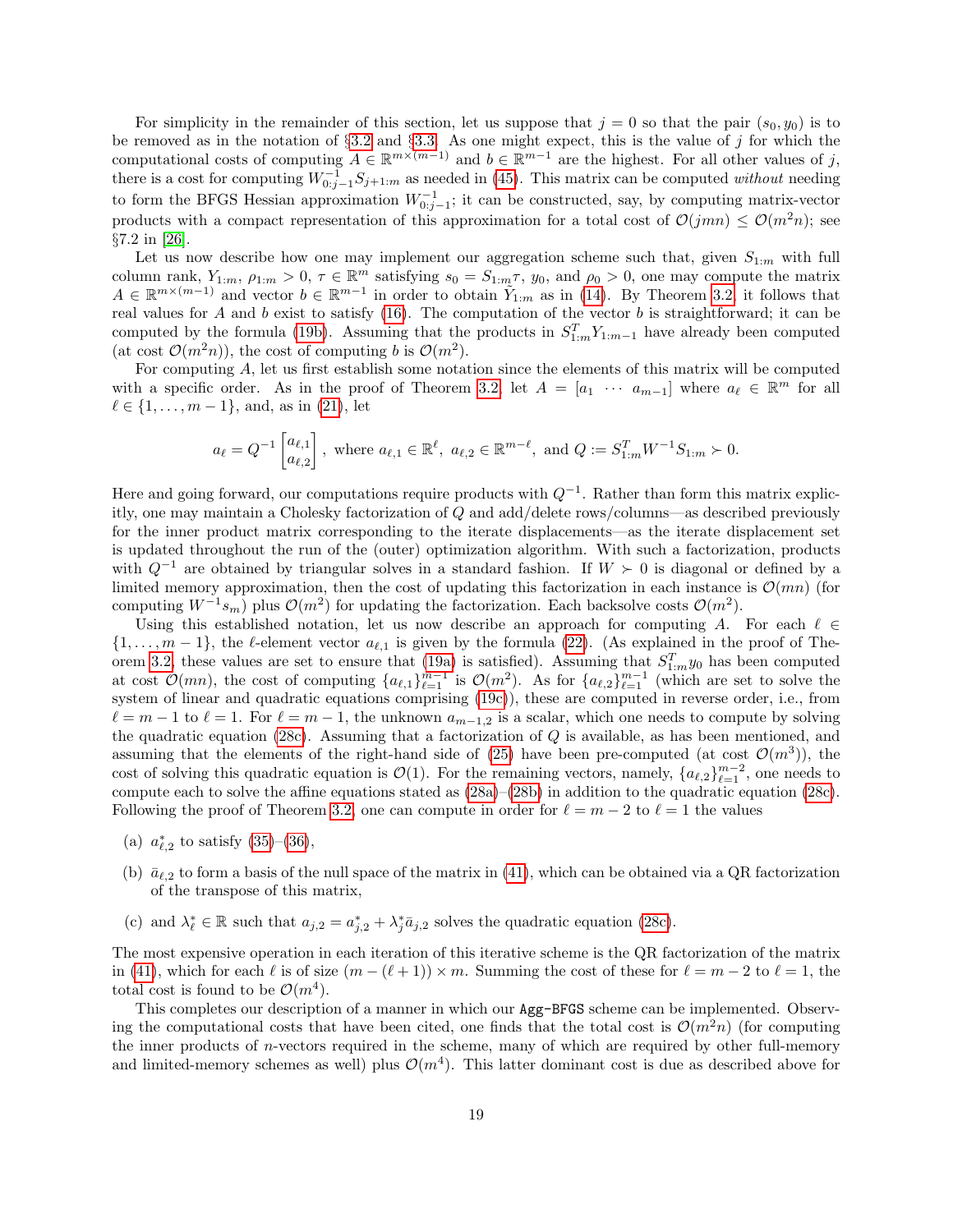computing the "lower half" of a matrix used to determine A. As mentioned in  $\S1$ , this scheme is less efficient even than full-memory BFGS when  $m = n$ . However, our discussion here shows that the scheme is efficient for small  $m$ , which offers hope for certain limited-memory variants that one can imagine; see our discussion in §[5.](#page-20-0)

We end this section by stating the following result, for closure.

**Theorem 3.3.** If one applies Agg-BFGS as described in this section, then one need only store at most  $m \leq n$ curvature pairs such that the corresponding BFGS inverse Hessian approximations are equivalent to those in a full-memory BFGS scheme. Consequently, under the same conditions as in Theorem [2.1,](#page-5-4) the resulting optimization algorithm produces  $\{x_k\}$  that converges to  $x_*$  at a superlinear rate.

## <span id="page-19-0"></span>4 Numerical Demonstrations

Our goal in this section is to provide additional numerical demonstrations of the application of Agg-BFGS. (Recall that a preview demonstration has been provided in Figure [1a.](#page-8-0)) In particular, our goal is to show empirically that limited-memory-type BFGS inverse Hessian approximations provided by Agg-BFGS accurately represent the approximations provided by full-memory BFGS. We also demonstrate that while numerical errors might accumulate as Agg-BFGS is applied over a sequence of iterations, the inverse Hessian approximations provided by Agg-BFGS are not necessarily poor after multiple iterations.

We implemented Agg-BFGS in MATLAB and ran two sets of experiments. First, for  $(n, m) \in \{4, 8, 16, 32, 64, 128\}^2$ with  $m \leq n$ , we generated data to show the error of applying Agg-BFGS to aggregate a single curvature pair. For each  $(n, m)$ , we generated 100 datasets using the following randomized procedure. First, MATLAB's built-in sprandsym function was used to generate a random positive definite matrix with condition number approximately  $10<sup>4</sup>$ . This matrix defined a quadratic function. Second, a random fixed point was determined using MATLAB's built-in randn routine. From this point, a mock optimization procedure for minimizing the generated quadratic was run to generate  $\{(s_k, y_k)\}_{k=1}^m$ ; in particular, for  $k \in \{1, \ldots, m\}$ , starting with the fixed point, a descent direction was chosen as the negative gradient plus noise (specifically, the norm of the gradient divided by 10 times a random vector generated with randn) and a stepsize was chosen by an exact line search to compute the subsequent iterate and gradient displacement pair. Third, a vector  $\tau \in \mathbb{R}^m$ was generated randomly using randn in order to define  $s_0 = [s_1 \cdots s_m]\tau$ . The corresponding gradient displacement  $y_0$  was determined by stepping *backward* from the fixed point along  $s_0$ . In this manner, we obtained  $\{(s_k, y_k)\}_{k=0}^m$  from a mock optimization procedure from some initial point in such a way that  $s_0$ was guaranteed to lie the span of the subsequent iterate displacements.

For each dataset starting from  $W = I$ , we computed the BFGS inverse Hessian approximation from  $\{(s_k, y_k)\}_{k=0}^m$  and explicitly constructed the inverse Hessian approximation corresponding to the set of pairs when Agg-BFGS was used to aggregate the information into  $\{(s_k, \tilde{y}_k)\}_{k=1}^m$ . Figure [2](#page-20-1) shows box plots for relative errors between each pair of inverse Hessian approximations, where error is measured in terms of the maximum component-wise absolute difference between matrix entries divided by the largest absolute value of an element of the BFGS inverse Hessian approximation. The results show that while the errors are slightly larger as n increases and as m is closer to n, they remain accurate for all  $(n, m)$  relative to machine precision.

As a second experiment, for  $(n, m) \in \{(8, 8), (32, 32), (128, 128)\}$ , we aimed to investigate how errors might accumulate as Agg-BFGS is applied over a sequence of iterations. For these experiments, we generated data using a similar mock optimization procedure as in the previous experiment. Specifically, from some randomly generated starting point, we computed a random step as in the aforementioned procedure, continuing until  $n+8$  iterations were performed. Figure [3](#page-21-6) shows the errors for each iteration beyond  $k = n$ . As in Figure [1a,](#page-8-0) these results show that the errors do not accumulate too poorly as k increases. We conjecture that part of the reason for this is that errors that result from each application of Agg-BFGS can be over-written eventually, at least to some extent, similar to the manner in which curvature information is ultimately over-written in full-memory BFGS.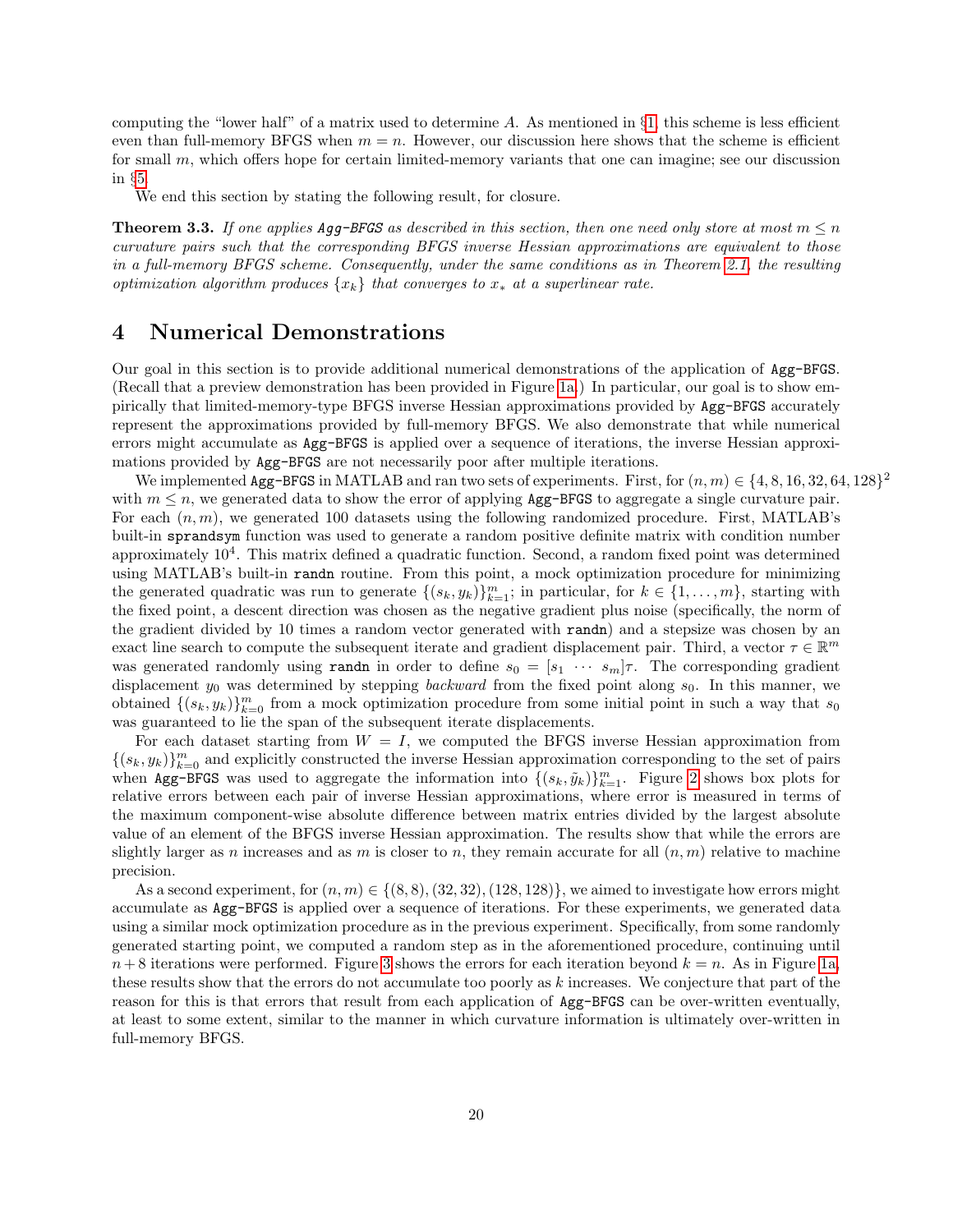<span id="page-20-1"></span>

Figure 2: Relative errors of the differences between BFGS inverse Hessian approximations (computed from  $\{(s_k, y_k)\}_{k=0}^m$  and the corresponding inverse Hessian approximations represented after applying Agg-BFGS to aggregate the information from a single curvature pair (into  $\{(s_k, \tilde{y}_k)\}_{k=1}^m$ ). For each  $(n, m)$ , the box plots show the results for 100 randomly generated instances. Relative error is the maximum absolute difference between corresponding matrix entries divided by the largest absolute value of an element of the BFGS inverse Hessian approximation.

## <span id="page-20-0"></span>5 Conclusion

We have presented a technique for aggregating the curvature pair information in a limited-memory-type BFGS approach such that the corresponding (inverse) Hessian approximations are the same as those that would be computed in a full-memory BFGS approach. The key idea is that if one finds that a stored iterate displacement vector lies in the span of subsequent iterate displacement vectors, then the gradient displacement vectors can be modified in such a way that the pair involving the linearly dependent iterate displacement can be removed with no curvature information being lost. To the best of our knowledge, this is the first limited-memory-type approach that can behave equivalently to a full-memory method, meaning that it can offer all theoretical properties of a full-memory scheme, such as local superlinear guarantees for the (outer) optimization method under certain conditions.

We close with a few remarks related to extensions of our methodology to other quasi-Newton schemes and for practical adaptations. With regard to the former issue, we observe that by the well-known symmetry between the BFGS and DFP updating, it is straightforward to extend our approach for DFP. In particular, in the context of DFP, rather than looking for linear dependence between iterate displacements, one should look for linear dependence between gradient displacements. If linear dependence is observed, then one can aggregate the iterate displacements to determine

$$
\tilde{S}_{1:m} = M^{-1} Y_{1:m} \begin{bmatrix} A & 0 \end{bmatrix} + s_0 \begin{bmatrix} b \\ 0 \end{bmatrix}^T + S_{1:m} \tag{46}
$$

(cf. [\(14\)](#page-9-1)) such that  $DFP(M, S_{0:m}, Y_{0:m}) = DFP(M, \tilde{S}_{1:m}, Y_{1:m})$ . There might also be opportunities for extending our approach for the other members of the Broyden class of updates, although the extension in such cases is not as straightforward. Indeed, for members of the class besides BFGS and DFP, one likely needs to modify both iterate and gradient displacements in order to aggregate curvature information.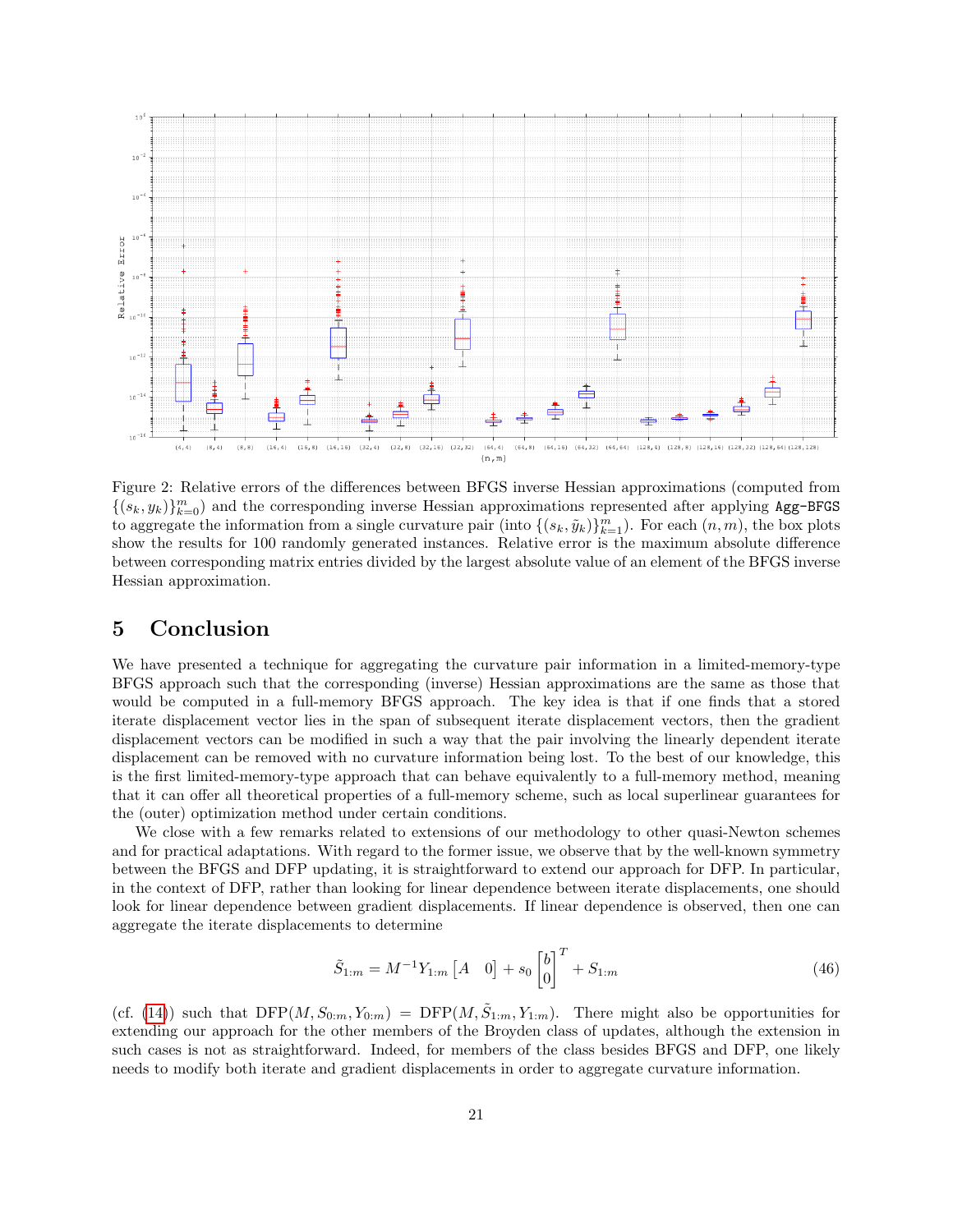<span id="page-21-6"></span>

Figure 3: Accumulation of relative errors of the differences between BFGS inverse Hessian approximations and the corresponding inverse Hessian approximations represented after applying Agg-BFGS to aggregate the information. For each  $(n, m)$ , the box plots show the results for 100 randomly generated instances. Relative error is the maximum absolute difference between corresponding matrix entries divided by the largest absolute value of an element of the BFGS inverse Hessian approximation.

As for designing practical adaptations of our scheme, we believe that there could be numerous opportunities. Perhaps the most straightforward idea is the following: Suppose that one is employing an L-BFGS $(m)$ approach, one has  $m$  curvature pairs already stored, and one performs a new optimization algorithm iteration to yield a new curvature pair. Rather than simply discard the oldest stored curvature pair, one could *project* this pair's iterate displacement onto the span of the subsequent displacements (and possibly project the pair's gradient displacement onto a subspace as well), then apply our aggregation scheme. This offers the opportunity to maintain more historical curvature information while still only storing/employing at most m pairs of vectors. One can also imagine that there could be numerous other approaches for projecting information into smaller-dimensional subspaces in order to employ our scheme, rather than simply discarding old information. Such techniques might not attain the theoretical properties of a full-memory approach, but could lead to potential practical benefits. Allow us also to note that one could employ our aggregation scheme with no modifications necessary if one employs an optimization algorithm that intentionally computes sequences of steps in low-dimensional subspaces, such as in a block-coordinate descent algorithm.

## References

- <span id="page-21-3"></span>[1] Albert S Berahas, Jorge Nocedal, and Martin Takác. A multi-batch L-BFGS method for machine learning. In Advances in Neural Information Processing Systems, pages 1055–1063, 2016.
- <span id="page-21-4"></span>[2] P. T. Boggs and R. H. Byrd. Adaptive, limited-memory BFGS algorithms for unconstrained optimization. Working Paper.
- <span id="page-21-2"></span>[3] J. F. Bonnans, J. Ch. Gilbert, C. Lemaréchal, and C. A. Sagastizábal. A family of variable metric proximal methods. Mathematical Programming, 68(1):15–47, 1995.
- <span id="page-21-1"></span>[4] C. G. Broyden. The convergence of a class of double-rank minimization algorithms. Journal of the Institute of Mathematics and Its Applications, 6(1):76–90, 1970.
- <span id="page-21-0"></span>[5] R. H. Byrd and J. Nocedal. A tool for the analysis of quasi-Newton methods with application to unconstrained minimization. SIAM Journal on Numerical Analysis, 26(3):727–739, 1989.
- <span id="page-21-5"></span>[6] R. H. Byrd, J. Nocedal, and R. B. Schnabel. Representations of quasi-Newton matrices and their use in limited memory methods. Mathematical Programming, 63:129–156, 1994.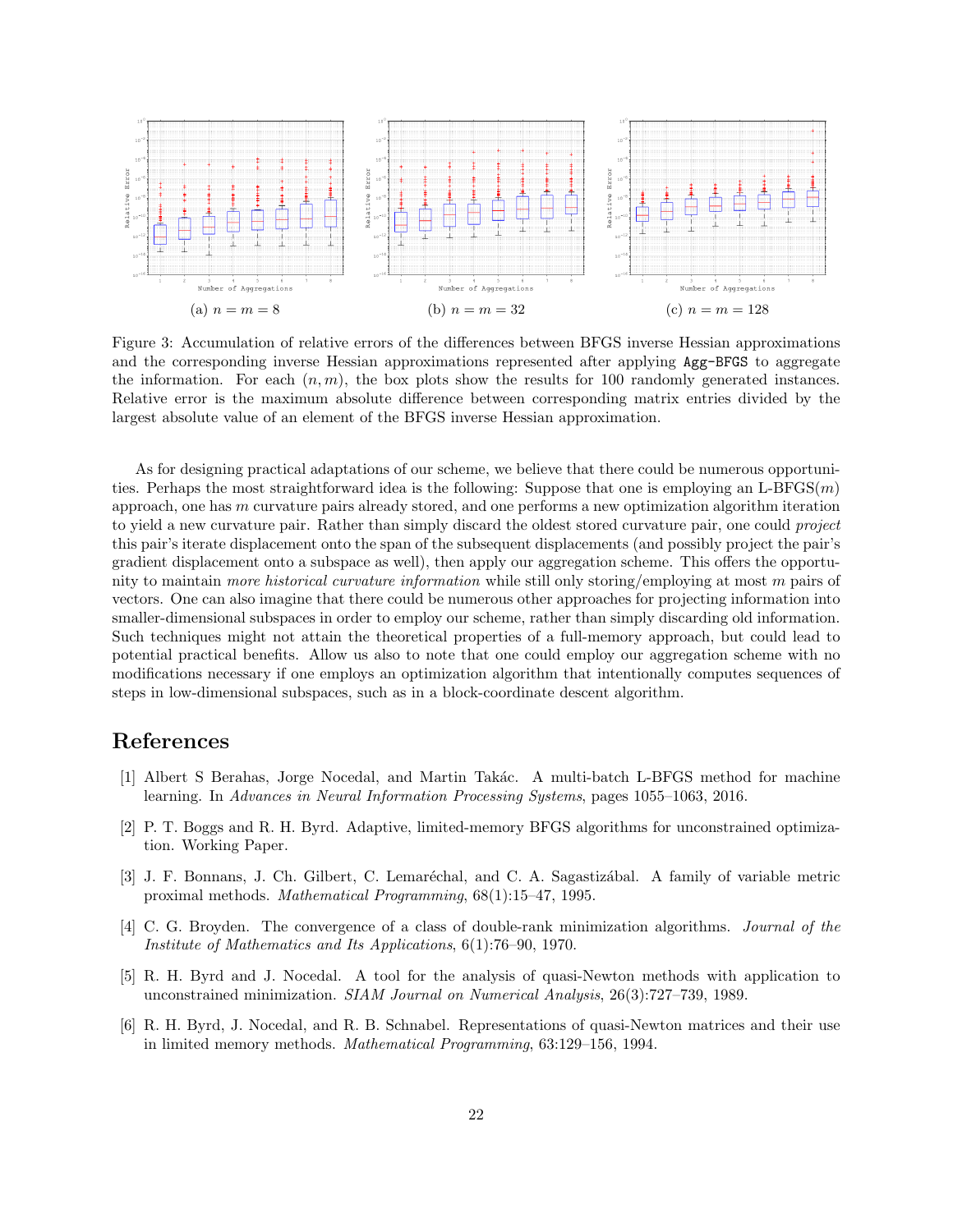- <span id="page-22-1"></span>[7] R. H. Byrd, J. Nocedal, and Y. Yuan. Global convergence of a class of quasi-Newton methods on convex problems. SIAM Journal on Numerical Analysis, 24(5):1171–1189, 1987.
- <span id="page-22-11"></span>[8] Richard H Byrd, Samantha L Hansen, Jorge Nocedal, and Yoram Singer. A stochastic quasi-Newton method for large-scale optimization. SIAM Journal on Optimization, 26(2):1008–1031, 2016.
- <span id="page-22-12"></span>[9] F. E. Curtis. A self-correcting variable-metric algorithm for stochastic optimization. In Proceedings of the 48th International Conference on Machine Learning, volume 48, pages 632–641, New York, New York, USA, 2016. Proceedings of Machine Learning Research.
- <span id="page-22-6"></span>[10] F. E. Curtis and X. Que. An adaptive gradient sampling algorithm for nonsmooth optimization. Optimization Methods and Software, 28(6):1302–1324, 2013.
- <span id="page-22-7"></span>[11] F. E. Curtis and X. Que. A quasi-Newton algorithm for nonconvex, nonsmooth optimization with global convergence guarantees. Mathematical Programming Computation, 7:399–428, 2015.
- <span id="page-22-17"></span>[12] F. E. Curtis, D. P. Robinson, and B. Zhou. A self-correcting variable-metric algorithm framework for nonsmooth optimization. IMA Journal of Numerical Analysis, to appear, 2019.
- <span id="page-22-0"></span>[13] W. C. Davidon. Variable metric method for minimization. SIAM Journal on Optimization, 1(1):1–17, 1991.
- <span id="page-22-2"></span>[14] J. E. Dennis and J. J. Moré. A characterization of superlinear convergence and its application to quasi-Newton methods. Mathematics of Computation, 28(126):549–560, 1974.
- <span id="page-22-3"></span>[15] J. E. Dennis and R. B. Schnabel. Numerical Methods for Unconstrained Optimization and Nonlinear Equations. Society for Industrial and Applied Mathematics (SIAM), Philadelphia, PA, USA, 1996.
- <span id="page-22-4"></span>[16] R. Fletcher. A new approach to variable metric algorithms. Computer Journal, 13(3):317–322, 1970.
- <span id="page-22-18"></span>[17] P. E. Gill, G. H. Golub, W. Murray, and M. A. Saunders. Methods for modifying matrix factorizations. Mathematics of Computation, 126(28):505–535, 1974.
- <span id="page-22-5"></span>[18] D. Goldfarb. A family of variable metric updates derived by variational means. Mathematics of Computation, 24(109):23–26, 1970.
- <span id="page-22-13"></span>[19] Robert Gower, Donald Goldfarb, and Peter Richtárik. Stochastic block BFGS: Squeezing more curvature out of data. In International Conference on Machine Learning, pages 1869–1878, 2016.
- <span id="page-22-8"></span>[20] N. Haarala, K. Miettinen, and M. M. Mäkelä. New limited memory bundle method for large-scale nonsmooth optimization. Optimization Methods and Software, 19(6):673–692, 2004.
- <span id="page-22-14"></span>[21] Nitish Shirish Keskar and Albert S Berahas. ADAQN: An adaptive quasi-Newton algorithm for training RNNs. In Joint European Conference on Machine Learning and Knowledge Discovery in Databases, pages 1–16. Springer, 2016.
- <span id="page-22-9"></span>[22] A. S. Lewis and M. L. Overton. Nonsmooth optimization via quasi-Newton methods. Mathematical Programming, 141(1):135–163, 2013.
- <span id="page-22-10"></span>[23] R. Mifflin, D. Sun, and L. Qi. Quasi-Newton bundle-type methods for nondifferentiable convex optimization. SIAM Journal on Optimization, 8(2):583–603, 1998.
- <span id="page-22-15"></span>[24] Aryan Mokhtari and Alejandro Ribeiro. Global convergence of online limited memory BFGS. The Journal of Machine Learning Research, 16(1):3151–3181, 2015.
- <span id="page-22-16"></span>[25] J. Nocedal. Updating quasi-Newton matrices With limited storage. Mathematics of Computation, 35(151):773–782, 1980.